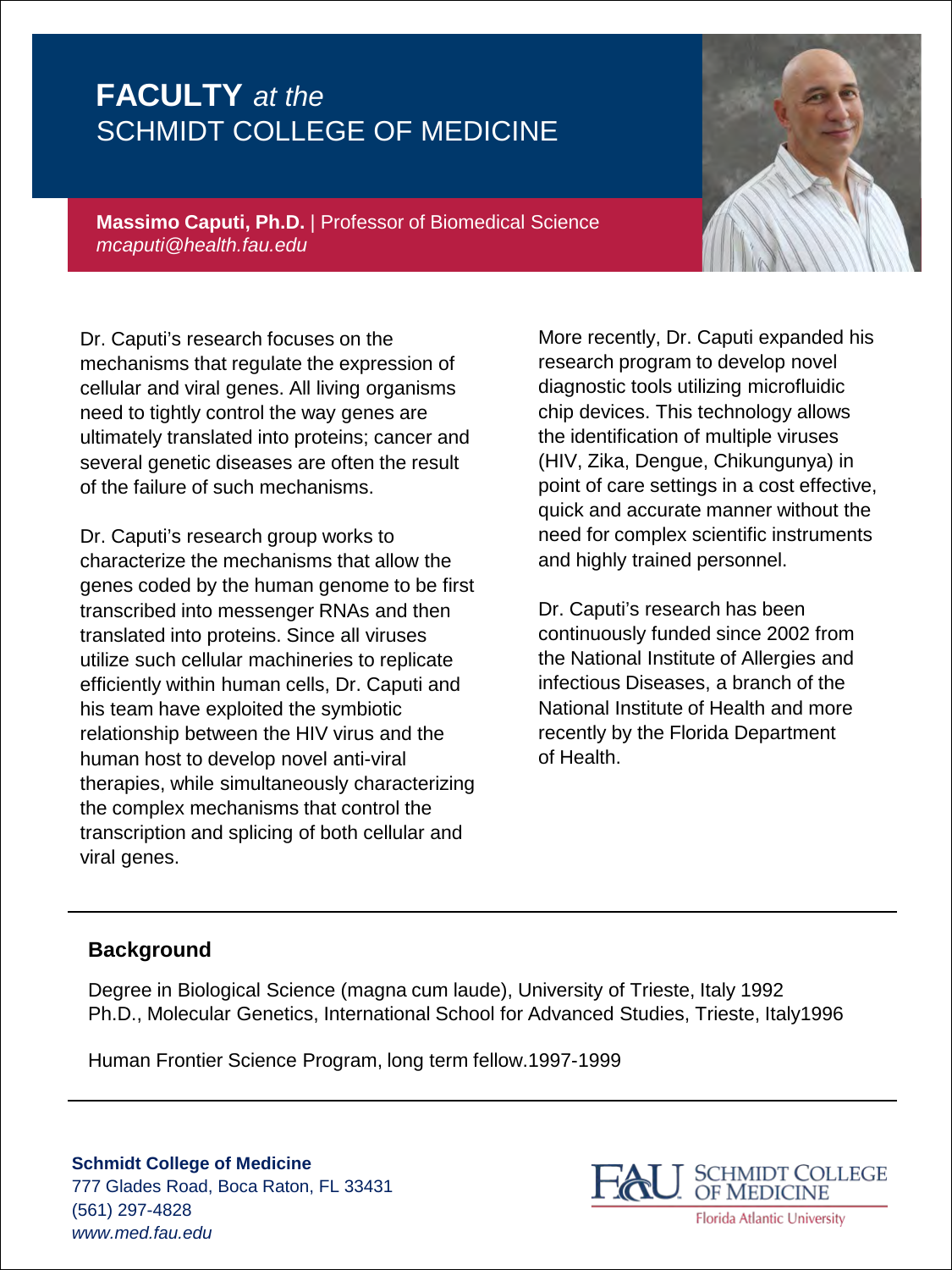#### **Representative Publications:**

Catherine DeMarino, Michelle L. Pleet, Maria Cowen, Robert A. Barclay, Yao Akpamagbo, James Erickson, Nicaise Ndembe, Manhattan Charurat, Jibreel Jumare, Sunday Bwala, Peter Alabi, Max Hogan, Archana Gupta, Nicole Noren Hooten, Michele K. Evans, Benjamin Lepene, Weidong Zhou, Massimo Caputi, Fabio Romerio, Walter Royal 3rd, Nazira El-Hage, Lance A. Liotta & Fatah Kashanchi. (2018) Antiretroviral Drugs Alter the Content of Extracellular Vesicles from HIV-1-Infected Cells. Scientific Reports. 8, 7653.

Evan Clark, Brenda Nava and Massimo Caputi. (2017) Tat is a multifunctional viral protein that modulates cellular gene expression and functions. Oncotarget. 8(16):27569-27581.

Sean Paz and Massimo Caputi. (2015) SRSF1 inhibition of HIV-1 gene expression. Oncotarget. 6(23):19362-63.

Sean Paz, Michael L. Lu, Hiroshi Takata, Lydie Trautmann and Massimo Caputi. (2015) The SRSF1 RNA Recognition Motifs of are strong inhibitors of HIV-1 replication. J. Virology. 89(12):6275-86.

Sean Paz, Adrian R. Krainer and Massimo Caputi. (2014) HIV-1 transcription is regulated by splicing factor SRSF1. Nucleic Acids Res. 42:13812-13823

Link to Published Work: <https://www.ncbi.nlm.nih.gov/pubmed?term=Caputi%2C%20Massimo%5BAuthor%5D>

#### **Current Funding:**

• NCI 1R56AI138659-01A1 2019-2020 Highly Sensitive HIV Viral Load Assay For Point-of-care Settings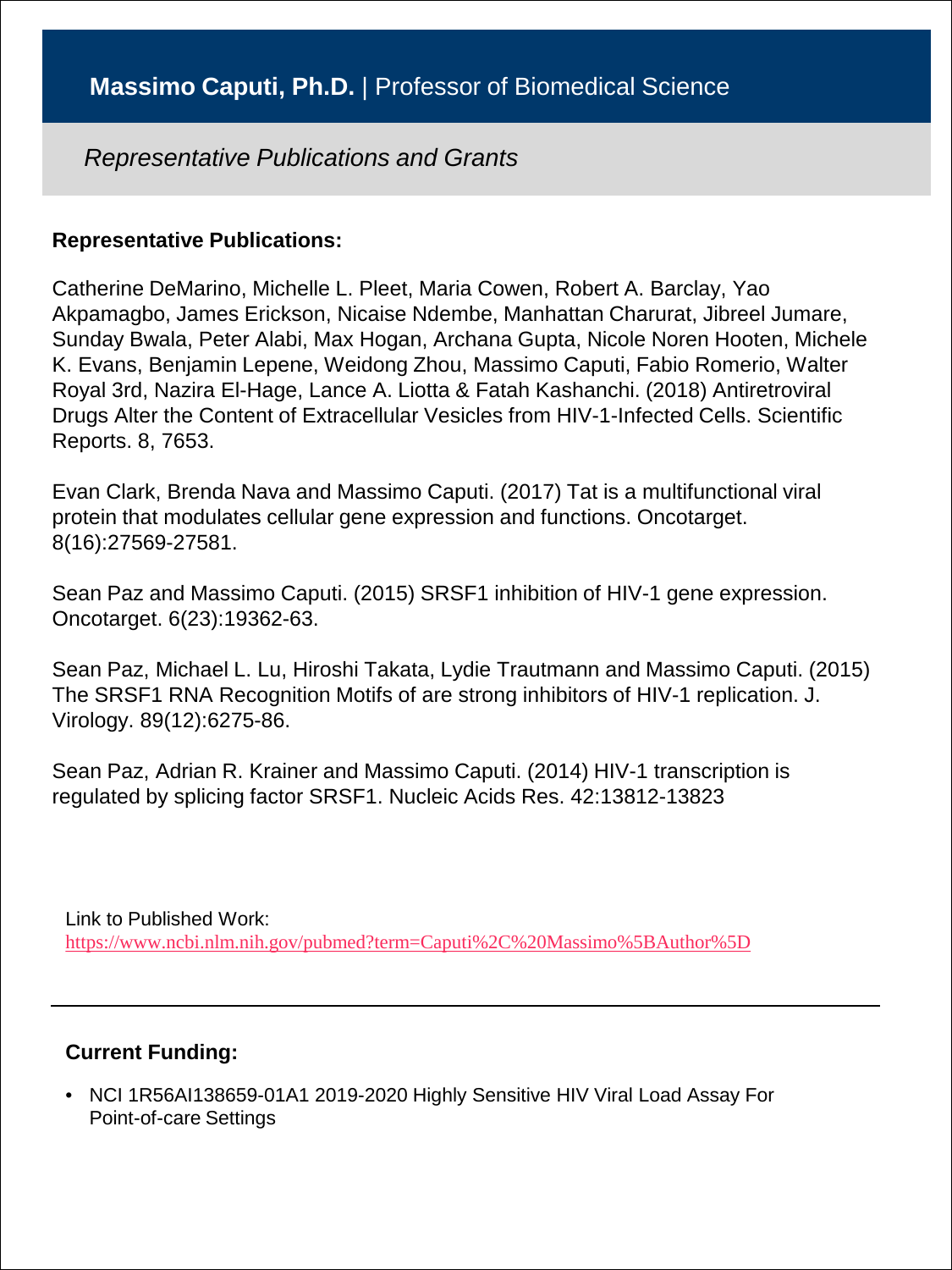

**Kathleen Guthrie, Ph.D.** | Associate Professor of Biomedical Science *kguthrie@health.fau.edu*

Neurodegenerative diseases and injuries that damage the adult brain lead to loss of neurons, and ultimately some neural functions. Lost neurons cannot be replaced, though the possibility of using neural stem cells to accomplish this has received wide attention. The Guthrie lab focuses on the brain's olfactory system, which has the unique ability to continuously replace neurons, both peripherally and centrally, under normal conditions, and following injury. Unlike most of the adult brain, the system maintains intrinsic neural stem cells that continuously generate new neurons throughout life. These newborn neurons replace those that are gradually eliminated by normal programmed cell death, resulting in adaptive circuit remodeling as the new neurons integrate and form synaptic connections. By using the adult mammalian olfactory system as a model, we seek to study how these stem cell-derived brain neurons develop,

what factors and conditions regulate their survival and functional integration, and how they are impacted by injury, neurodegenerative disease, or genetic mutations that cause neurodevelopmental disorders. Angelman Syndrome (AS) is a devastating genetic disorder on the autism spectrum characterized by intellectual impairment and seizures. The AS mutation eliminates neuronal expression of the ubiquitin ligase Ube3a. The role of this enzyme in normal neuron development, and the pathogenesis caused by its loss, is not well understood. Using genetic mouse models, gene transfer into CNS stem cells, imaging techniques, 3D neuron structural analyses and behavioral assays, our current work tracks the development of new, adultborn neurons in the AS brain to determine what abnormalities arise, when these occur during the maturation/integration process, and how sensory function is impacted.

#### **Background**

B.S., Biology, Fort Lewis College, Durango, Colorado 1980 B.S., Chemistry, Fort Lewis College, Durango, Colorado 1982 Ph.D., Psychobiology/Neuroscience and Behavior, University of California, Irvine 1990

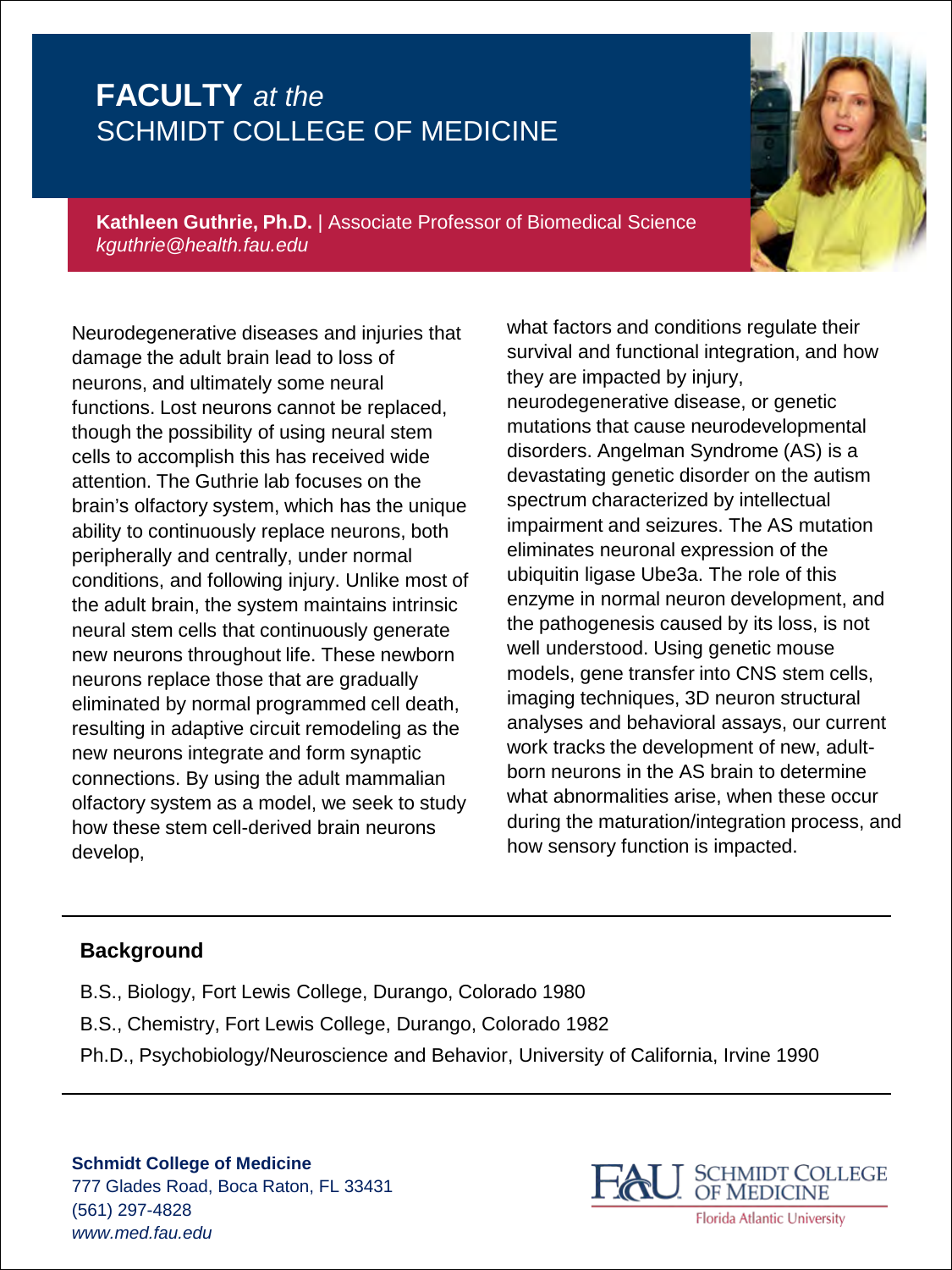### **Representative Publications:**

Smail S, Bahga D, McDole B, Guthrie, K. (2016) Increased olfactory bulb BDNF expression does not rescue deficits in olfactory neurogenesis in the Huntington's disease R6/2 mouse. Chem. Senses, 41:221-232.

Isgor C, Pare C, McDole B, Coombs P, Guthrie, K. (2015) Expansion of the dentate mossy fiber-CA3 projection in the brain-derived neurotrophic factor enriched hippocampus. Neuroscience, 288:10-23. PMC:4324623. NIHMS652724.

Liu H., Lu M, Guthrie K. (2013) Anterograde trafficking of neurotrophin-3 in the adult olfactory system in vivo. Exper. Neurol. 241:125-137. PMC:3570701

McCollum MH, Leon RT, Rush DB, Guthrie KM, Wei J. (2013) Striatal oligodendrogliogenesis and neuroblast recruitment are increased in the R6/2 mouse model of Huntington's disease. Brain Research, 1518:91-103. PMC3684253

Liu H and Guthrie K. (2011) Neuronal replacement in the injured olfactory bulb. Exper. Neurol. 228:270-282. PMCID: PMC3063445.

Link to Published Work: [https://www.ncbi.nlm.nih.gov/pubmed/?term=Guthrie%20KM%5BAuthor%5D&cauthor](https://www.ncbi.nlm.nih.gov/pubmed/?term=Guthrie%20KM%5BAuthor%5D&cauthor=true&cauthor_uid=15882910) =true&cauthor\_uid=15882910

#### **Current Funding:**

• NIDC 5R21DC016467-02 2018-2020 Role Of UBE3A In Neuronal Maturation And Synaptogenesis In Adult-born Neurons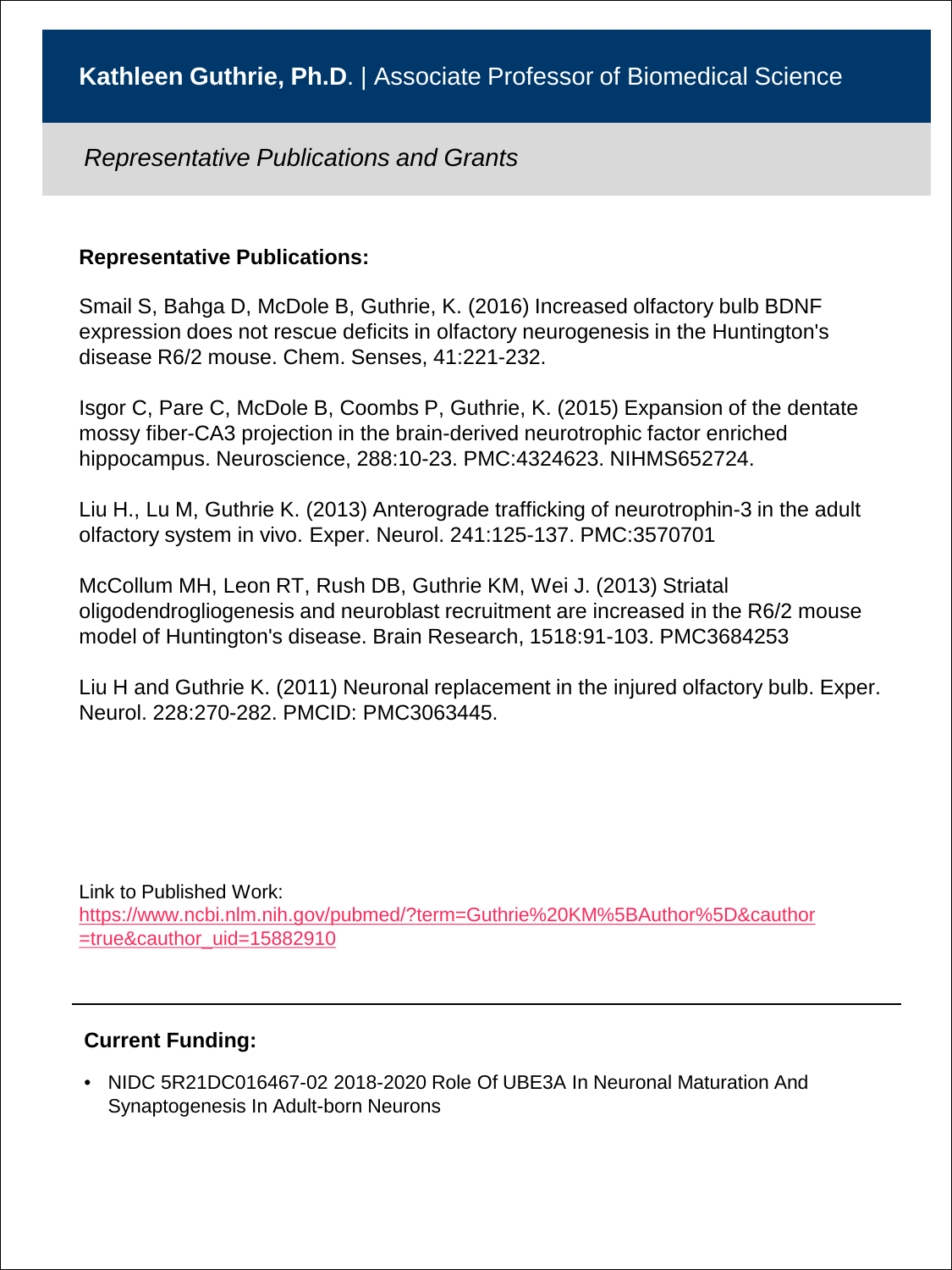**Xupei Huang, M.D., Ph.D.** | Professor of Biomedical Science *xhuang@health.fau.edu*

The Huang laboratory focuses on revealing mechanisms of myofibril proteins regulating muscle contraction and relaxation in the heart and investigating how a healthy heart becomes a diseased heart due to cardiac protein mutations. Cardiovascular disease is number one killer in the United States. An important question in the field is why a single gene mutation in myofibril protein can cause significant cardiac disorder such as cardiomyopathy even leading to heart failure and early death. For the past 20 years, our laboratory have tried to answer this question by generating and analyzing animal disease models mimicking human diseases and dissecting the dysfunction and disorder at molecular, cellular and whole animal levels. Our laboratory has generated unique mouse models with cardiomyopathy and heart failure caused by myofibril protein mutations.

Using these animal disease models; our laboratory is among the first in the field to

demonstrate that myofibril hypersensitivity to calcium is one of the major causes relating to the development of diastolic dysfunction and diastolic heart failure.

Diastolic dysfunction and diastolic heart failure are challenging problems in cardiovascular research since there is no effective medication or treatment for these disorders so far. Searching for medications especially small chemicals to treat diastolic dysfunction is urgent task in the field. Our laboratory, collaborating with other research laboratories, is carrying out high-throughput analysis to identify small molecules in cellbased assays and determine the effectiveness of the leading compounds in animal models. Our results provide insight into the mechanisms underlying the disease development and provide useful clues to find effective treatment for cardiac dysfunction and heart failure.

### **Background**

M.D., Nanjing Medical University, Nanjing, China, 1982 Ph.D., Biochemistry and Biophysics, University of Paris, France, 1992 Secondary post-doctoral fellowship, University of Wisconsin-Madison, 1993-1995 t

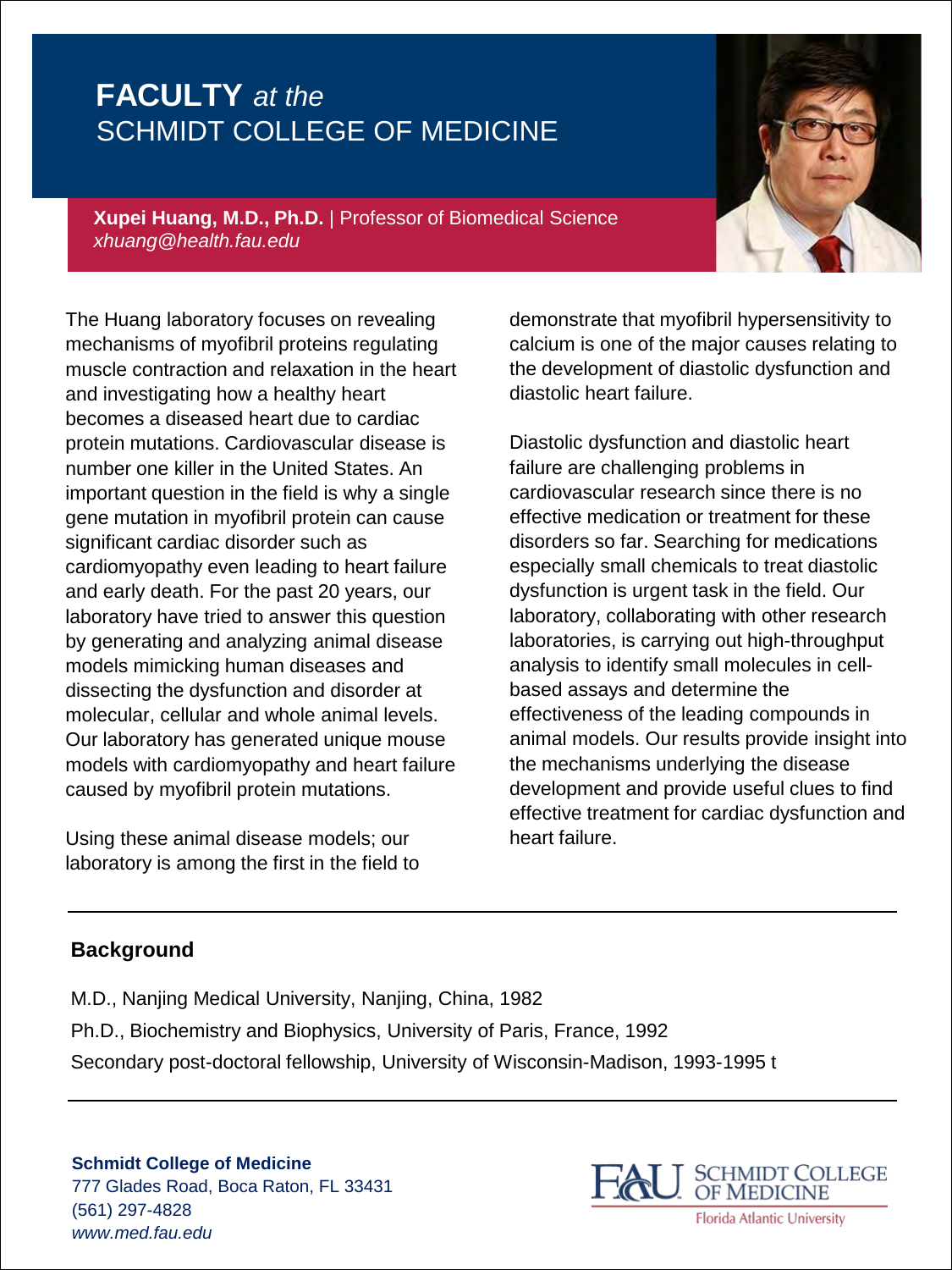#### **Representative Publications:**

Junjun Quan, Zhongli Jia, Tiewei Lv, Lei Zhang, Lingjuan Liu, Bo Pan, Jing Zhu, Ira J. Gelb, Xupei Huang\* and Jie Tian\* Green tea extract catechin improves cardiac function in pediatric cardiomyopathy patients with diastolic dysfunction. *J Biomed Sci*. 26(1): 32, 2019. DOI: 10.1186/s12929-019-0528-7.

Liu Xiaoyan., Lei Zhang, Daniel Pacciulli, Jianquan Zhao, Changlong Nan, Wen Shen, Junjun Quan, Jie Tian, Xupei Huang. Restrictive cardiomyopathy caused by troponin mutations: application of disease animal models in translational studies. *Front. Physiology*, 7:629, doi: 10.3389/fphys.2017.00629.

Zhang L., C. Nan, Y. Chen, J. Tian, P. Jean-Charles, C. Getfield, X. Wang, X.P. Huang. Calcium desensitizer catechin reverses diastolic dysfunction in mice with restrictive cardiomyopathy. *Archive of Biophys. Biochem*. 573:69-76, 2015.

Yuejin Li, Lei Zhang, Pierre-Yves Jean-Charles, Changlong Nan, Guozhen Chen, Jie Tian, J.-P., Jin, Ira J. Gelb, Xupei Huang. Dose-dependent diastolic dysfunction and early death in a mouse model with cardiac troponin mutations*, J. Mol. Cell. Cardiology*, 62:227-236, 2013.

Li Y., P.Y. Jean-Charles, C. Nan, J. Pinto, Y. Wang, J. Liang, G. Wu, J. Tian, H. Feng, J.D. Potter, J.P. Jin, X.P. Huang. Correcting diastolic dysfunction by  $Ca^{2+}$  desensitizing troponin in a transgenic mouse model of restrictive cardiomyopathy. *J. Cell Mol. Cardiol*. 49:402-411, 2010.

Link to Published Work:

[https://www.ncbi.nlm.nih.gov/sites/myncbi/1H7Wib4oVgz57/bibliography/51964023/public](https://www.ncbi.nlm.nih.gov/sites/myncbi/1H7Wib4oVgz57/bibliography/51964023/public/?sort=date&direction=descending) /?sort=date&direction=descending

#### **Current Funding:**

AHA 19AIREA34380770 2019-2022 (PI) "Correction of diastolic dysfunction and diastolic heart failure in mice with RCM"

FFS-MyoKardia, 19-459A 2019-2022 (PI) "MyoKardia contract"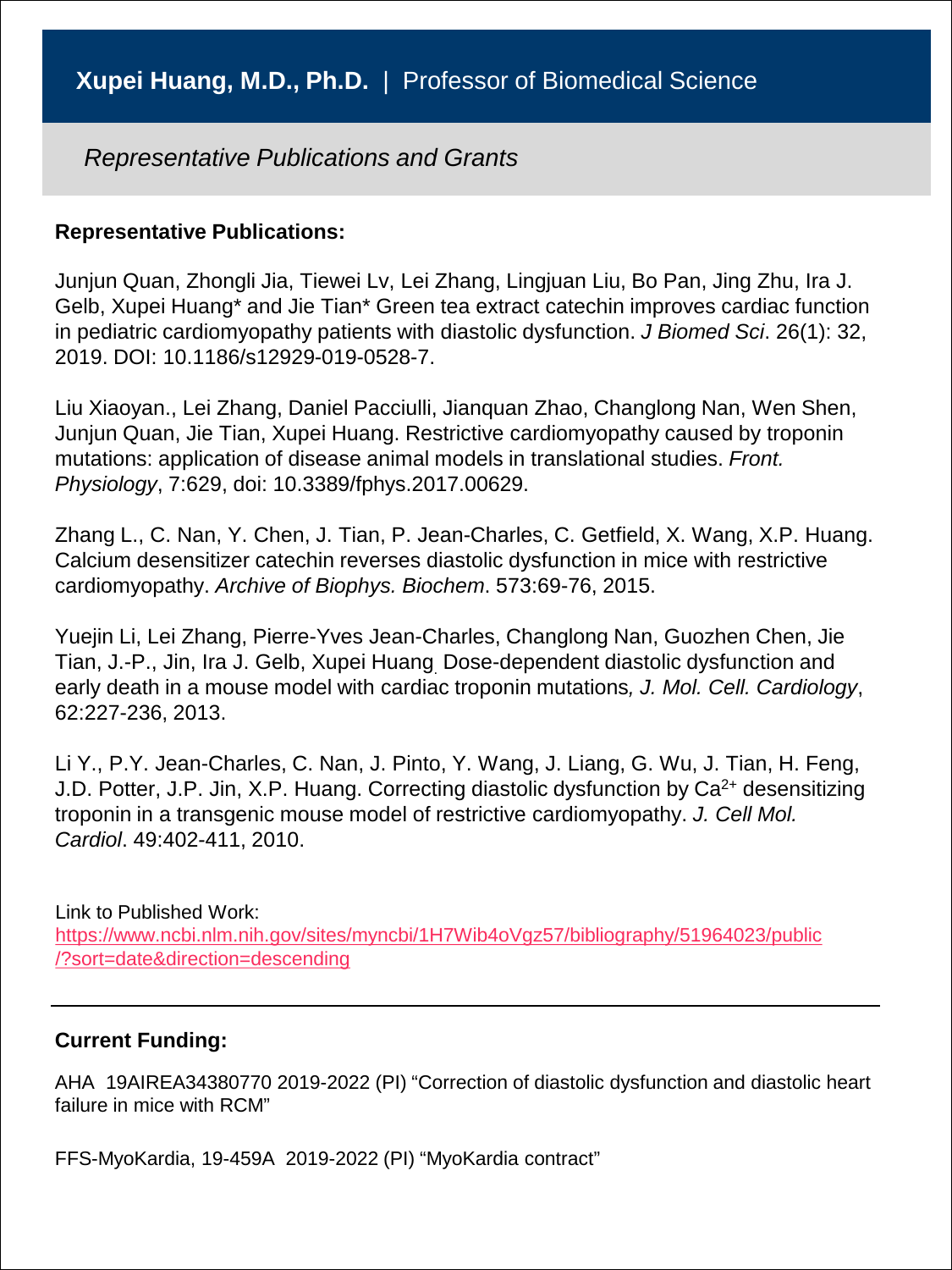

**Ceylan Isgor, Ph.D.** | Associate Professor of Biomedical Science *cisgor@health.fau.edu*

Dr. Ceylan Isgor, PhD is trained as a stress neurobiologist and addiction researcher. She has been funded in the past by the NIH/NIDA and Florida Department of Health in studying individual differences in novelty-seeking phenotype (an animal model of human thrillor sensation-seeking traits), particularly in susceptibility to nicotine craving and relapse. Dr. Isgor expanded her work in the limbic system to delineate intrinsic mechanisms that cause structural rearrangements in synaptic circuits with practical implications for the design of interventions aimed at treating neurological disorders that are characterized by circuit dysfunction. She is recently funded by NIH/NINDS to study epileptogenic changes in forebrain circuits from normal to hyperexcitable states. She uses a transgenic mouse model of brain-derived neurotrophic factor (BDNF) over expression that develops adult-onset spontaneous epilepsy.

Dr. Isgor's lab assess dendritic and spine morphology of neurons that are located in brain circuits that are involved in seizure development and progression mediated by chronic elevations in BDNF in an attempt to understand how slow and progressive rewiring of synaptic circuits can result in fullblown epilepsy. Cortical electroencephalography data obtained from mice show that progression from mild to severe epilepsy is coupled with alterations in sleep architecture that can predict severity of consciousness impairment in upcoming seizure episodes. Dr. Isgor is the Undergraduate Research Liaison for the College of Medicine, and in this role is committed to mutual success of beginning researchers in receiving quality training and exploration of research questions that are pursued in active research programs in the College.

#### **Background**

1997, PhD Neuroscience Indiana University, Bloomington IN

1998-2004, Postdoctoral Fellowship, University of Michigan, Ann Arbor MI



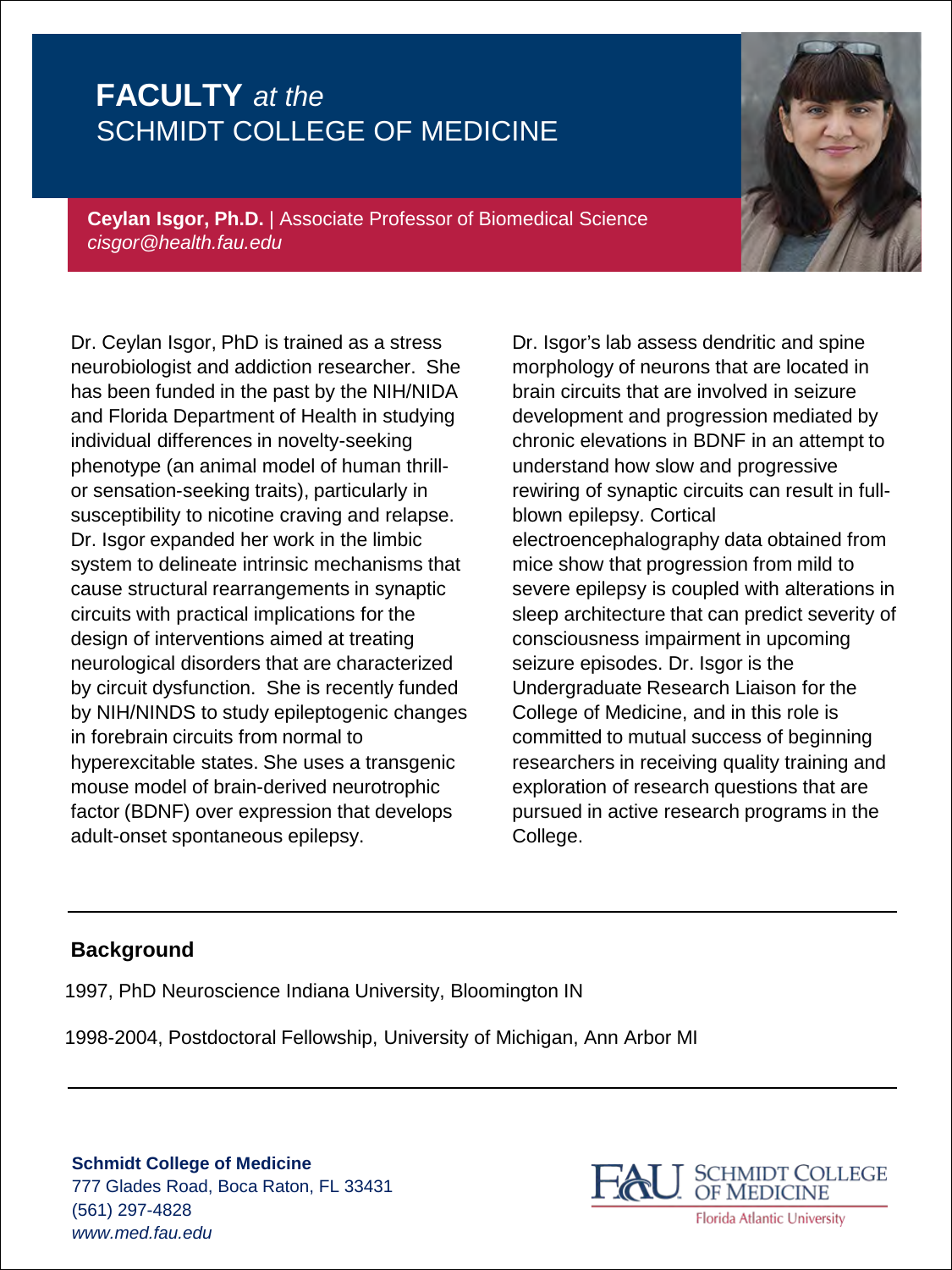#### **Representative Publications:**

Bhatti, A., Hall, P., Ma, Z., Tao, R., **Isgor, C**. (2007). Hippocampus modulates the behaviorally sensitizing effects of nicotine in a rat model of novelty-seeking: potential role for mossy fibres. Hippocampus 17(10): 922-933.

Aydin C., Oztan O., **Isgor C**. (2012) Nicotine-induced anxiety-like behavior in a rat model of the novelty-seeking phenotype is associated with long-lasting neuropeptidergic and neuroplastic adaptations in the amygdala: Effects of the cannabinoid receptor 1 antagonist AM251. Neuropharmacology 63(8):1335-45.

Aydin C, Oztan O, **Isgor C**. (2014) Hippocampal Y2 receptor-mediated mossy fiber plasticity is implicated in nicotine abstinence-related social anxiety-like behavior in an outbred rat model of the novelty-seeking phenotype. Pharmacol Biochem Behav 125:48-54.

**Isgor C**, Pare C, McDole B, Coombs P, Guthrie K. (2015) Expansion of the dentate mossy fiber-CA3 projection in the brain-derived neurotrophic factor enriched mouse hippocampus. Neuroscience 288:10-23

McDole B, **Isgor C**, Pare C, Guthrie K. (2016) BDNF over-expression increases olfactory bulb granule cell dendritic spine density in vivo. Neuroscience 304:146-60

Link to Published Work: [http://www.ncbi.nlm.nih.gov/sites/myncbi/ceylan.isgor.1/bibliography/49714330/public/](http://www.ncbi.nlm.nih.gov/sites/myncbi/ceylan.isgor.1/bibliography/49714330/public/?sort=date&direction=ascending) ?sort=date&direction=ascending

### **Current Funding:**

NIH R21 DC016467 2018-2020 (Co-I) "Role of Ube3a in neuronal maturation and synaptogenesis in adult-born neurons"

NIH R15 NS115049 2019-2022 (PI) "Temporal ontogeny of epileptogenesis in a model of adult-onset, spontaneous seizures"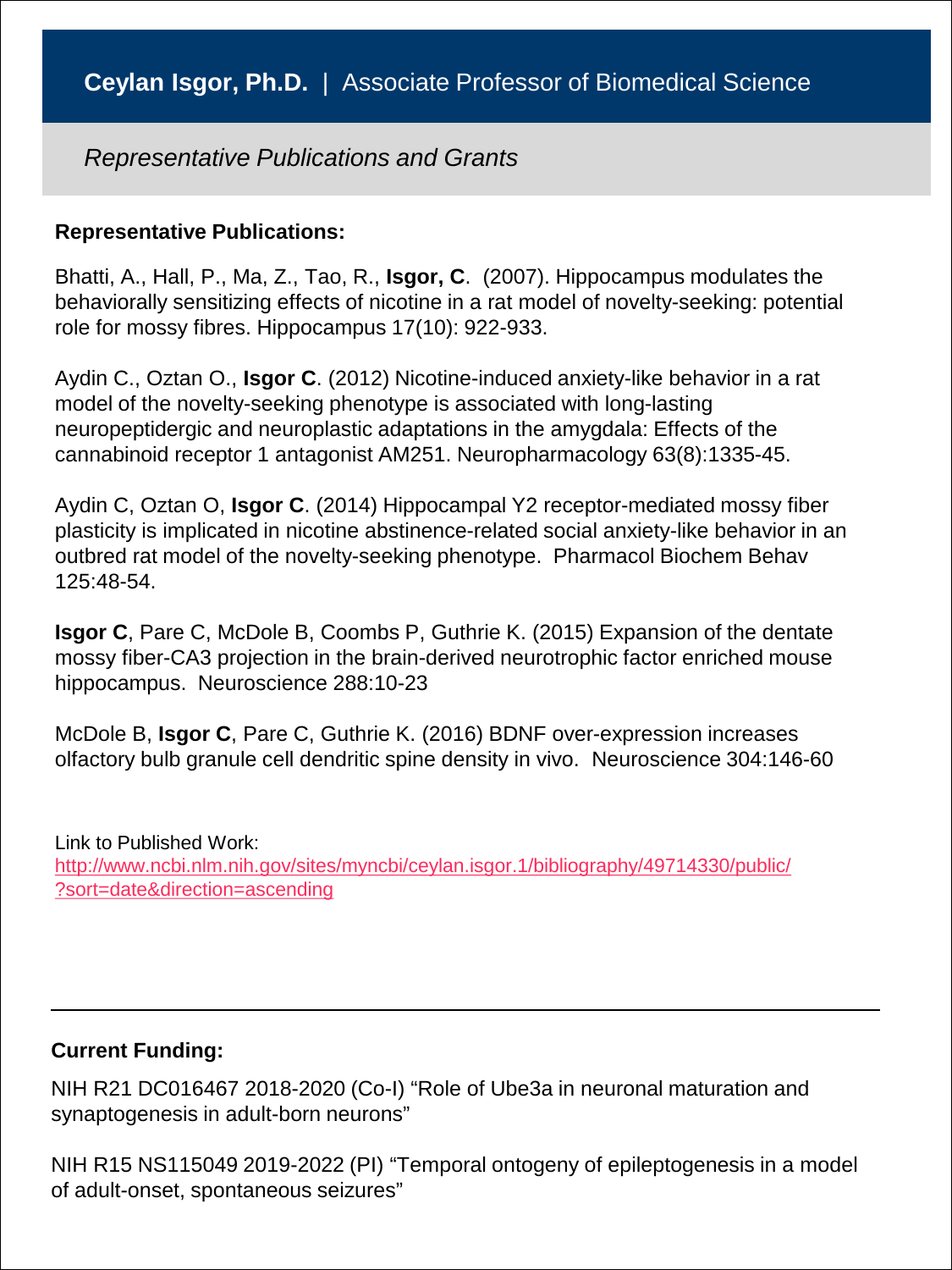

**Zhongwei Li, Ph.D**. | Professor of Biomedical Science and Director of Faculty Development *| zli@health.fau.edu*

Dr Zhongwei Li's group have been mainly focused on the role of RNases and other enzymes in eliminating oxidatively-damaged RNA molecules which are strongly implicated in the pathogenesis of age-related degeneration. Compared to DNA damage and repair, RNA damage has been much understudied. We now know that RNA oxidation accounts for the majority of nucleic acid oxidation found in all living systems studied. Despite the fact that RNA oxidation causes deleterious effect in protein synthesis and other RNA functions, little is known about the potential cellular mechanisms that reduces and eliminated oxidized RNA. Our publications demonstrate that such mechanisms exist in bacteria as well as in human cells, and they involve RNases and enzymes facilitating RNA degradation.

The second area of research focus in the Li Laboratory is on RNA metabolism in bacteria. We have carried out studies of RNA processing and degradation in Escherichia coli, Mycoplasma genitalium and Yersinia pestis, and has discovered new ribonucleases and novel pathways for RNA processing. Using a genomics approach, Dr. Li and his collaborators have identified numerous genes of Y. pestis that play roles in surviving infection of mammalian cells.

Currently, Dr. Li's research also extends to genomic data analysis to discover genes for RNA metabolism, and to identify gene expression patterns that are related to Alzheimer disease pathogenesis.

#### **Background**

- B.S. Microbiology, Liaoning University, Shenyang, China 1982
- M.S. Microbiology, Microbiology, Chinese Academy of Sciences (CAS), Shenyang, China 1984 Ph.D., Microbiology, Chinese Academy of Sciences (CAS), Shenyang, China 1989



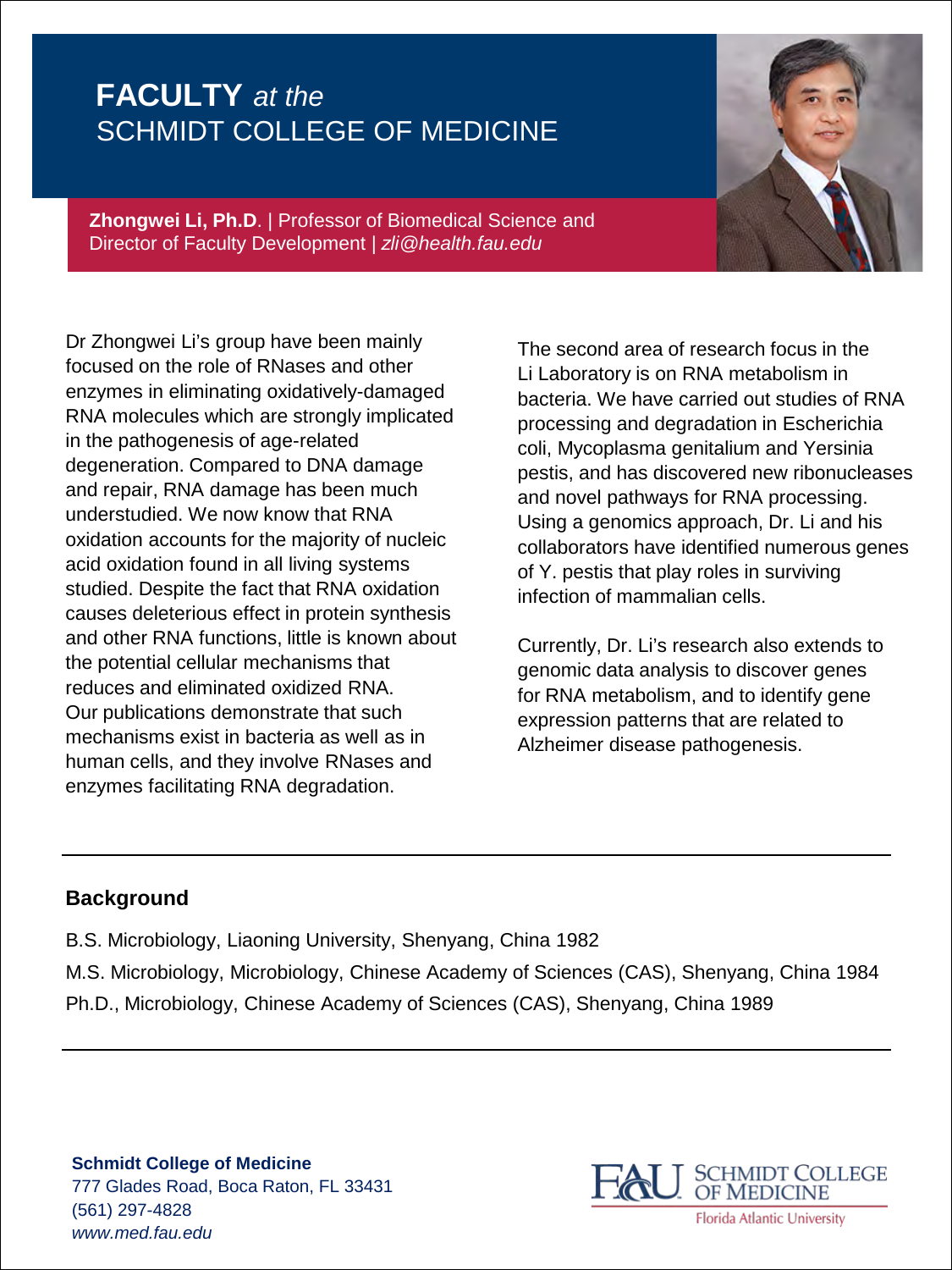### **Representative Publications:**

Li Z, Malla S., Shin B and Li J (2014) Battle against RNA oxidation: molecular mechanisms for reducing oxidized RNA to protect cells. Wiley Interdiscip. Rev. RNA 5:335-346. PMCID: PMC3991771

Wu J and Li Z. (2008) Human polynucleotide phosphorylase reduces oxidative RNA damage and protects HeLa cell against oxidative stress. Biochem Biophys Res Commun. 372:288-292.

Li Z and Deutscher MP. (1996) Maturation pathways for E. coli tRNA precursors: a random multienzyme process in vivo. Cell 86:503-512.

Li Z, Gong X, Joshi VH and Li M. (2005) Co-evolution of tRNA 3' trailer sequences with 3' processing enzymes in bacteria. RNA 11:567-577.

Oneeb Rehman, Hanqi Zhuang, Ali Muhamed Ali, Ali Ibrahim, Zhongwei Li (2019) Validation of miRNAs as Breast Cancer Biomarkers with a Machine Learning Approach. Cancers (Basel) 2019 Mar; 11(3): 431. Published online 2019 Mar 26. doi: 10.3390/cancers11030431

Link to Published Work: [https://www.ncbi.nlm.nih.gov/pubmed/?term=Li%2C+Zhongwei%5BAuthor%5D%2BFl](https://www.ncbi.nlm.nih.gov/pubmed/?term=Li%2C+Zhongwei%5BAuthor%5D%2BFlorida+Atlantic+University) orida+Atlantic+University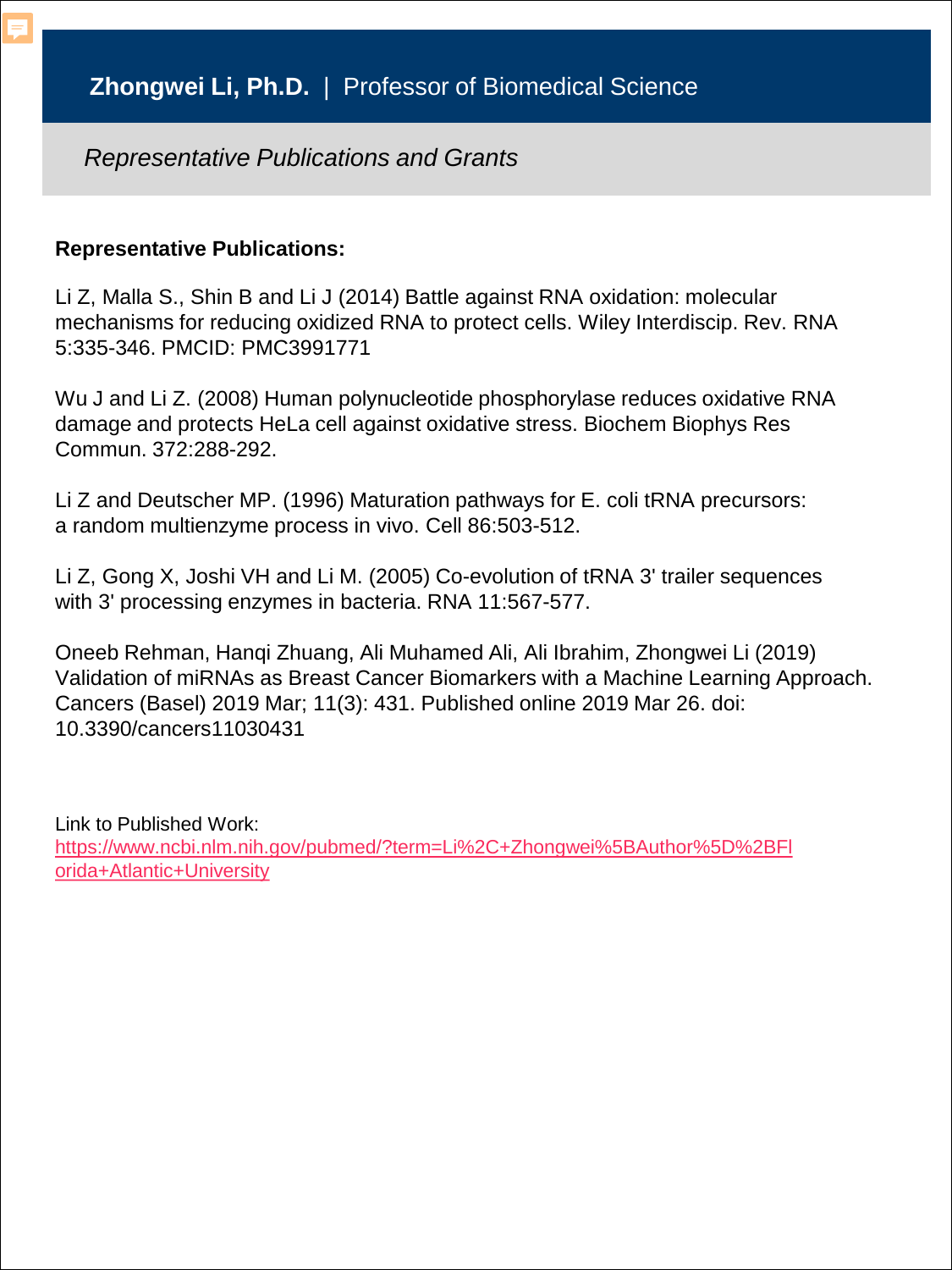**Marc Kantorow, Ph.D**. | Professor of Biomedical Science and Assistant Dean of Graduate Programs *| mkantoro@health.fau.edu*

The Kantorow laboratory seeks to identify and functionally define novel genetic mechanisms regulating cellular differentiation, homeostasis and disease resistance. A major question in the field is what differentiation and cellular remodeling processes regulate immature stem cell populations to differentiate into functional tissues that could be used for regenerative therapies to treat disease. To answer this important question, our laboratory studies the differentiation and cellular remodeling pathways required to form eye tissues with an emphasis on the eye lens. The transparent function of the lens is dependent on the continuous conversion of undifferentiated lens epithelial cells into mature organelle-free and elongated lens fiber cells. Failure of lens epithelial cells to differentiate into fiber cells results in cataract formation that is a leading cause of world-wide visual disability.

Using molecular genetic approaches to identifying initiators of cellular remodeling in the lens, high-throughput analysis to identify gene expression changes during lens differentiation and epigenetic approaches to identify chromatin modifications required for lens differentiation, we have discovered that oxygen levels regulate lens differentiation through activation of key changes in chromatin confirmations and modifications in association with activation of essential transcription factors. Our results provide insight into those mechanisms required for differentiation and disease states of more complex tissues and we have recently extended our studies towards understanding cellular differentiation in the retina.

#### **Background**

B.S. Biology, Cum Laude from Towson State University, Towson, MD 1985 Ph.D., Genetics, George Washington University, Washington, D.C. 1991 Senior Staff Fellow, National Eye Institute NIH 1991-1994

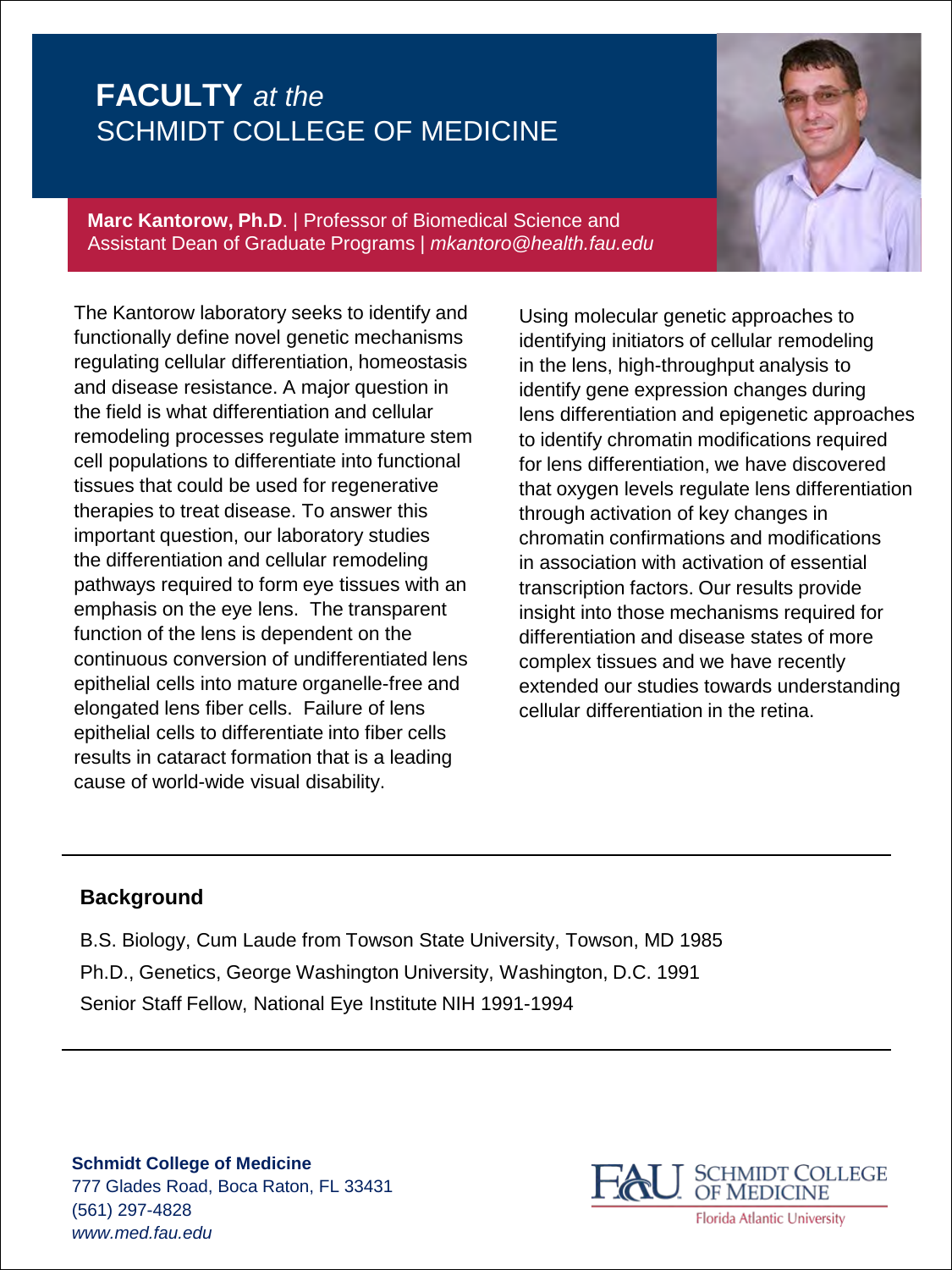#### **Representative Publications:**

Lens differentiation is characterized by stage-specific changes in chromatin accessibility correlating with differentiation state-specific gene expression. Disatham J, Chauss D, Gheyas R, Brennan L, Blanco D, Daley L, Menko AS, Kantorow M. Developmental Biology. 2019 Sep 1;453(1):86-104. doi: 10.1016/j.ydbio.2019.04.020. Epub 2019 May 25. PMID: 31136738

BNIP3L/NIX is required for elimination of mitochondria, endoplasmic reticulum and Golgi apparatus during eye lens organelle-free zone formation. Brennan LA, McGreal-Estrada R, Logan CM, Cvekl A, Menko AS, Kantorow M. Experimental Eye Research. 2018 Sep;174:173- 184. doi: 10.1016/j.exer.2018.06.003. Epub 2018 Jun 4. PMID: 29879393

Parkin elimination of mitochondria is important for maintenance of lens cell ROS levels and survival upon oxidative stress exposure. Lisa Brennan, Joseph Khoury and Marc Kantorow. Biochimica Biophysica Acta (BBA) Molecular Basis of Disease. 2017 1863)1) 21-32. doi: 10.1016/j.bbadis.2016.09.020.

Identification and ultrastructural characterization of a novel nuclear degradation complex in differentiating lens fiber cells. M. Joseph Costello, Lisa A. Brennan, Kurt O. Gillaland, Snoke Johnson, Marc Kantorow. PloS One. 2017 11(8): e0160785. doi: 10.1371.

Differentiation state-specific mitochondrial dynamic regulatory networks are revealed by global transcriptional analysis of the developing chicken lens. Daniel Chauss, Subhasree Basu, Suren Rajakaruna, Z Ma, Victoria Gau, Sara Anastas, Lisa Brennan, J. Fielding Hejtmancik, A. Sue Menko and Marc Kantorow. Genes, Genomes and Genetics G3 (Bethesda). 2014. 13;4(8):1515-27.

Link to Published Work: <http://www.ncbi.nlm.nih.gov/pubmed/?term=kantarow+m>

- NIH R01 EY029708 2019-2024 (PI) "Hypoxia Regulation of the Eye Lens"
- NIH R01 EY026478 2015-2019 (PI) with Dr. A. Sue Menko (MPI) National Eye Institute, NIH "Repurposing classical death pathways for signalling roles in lens differentiation"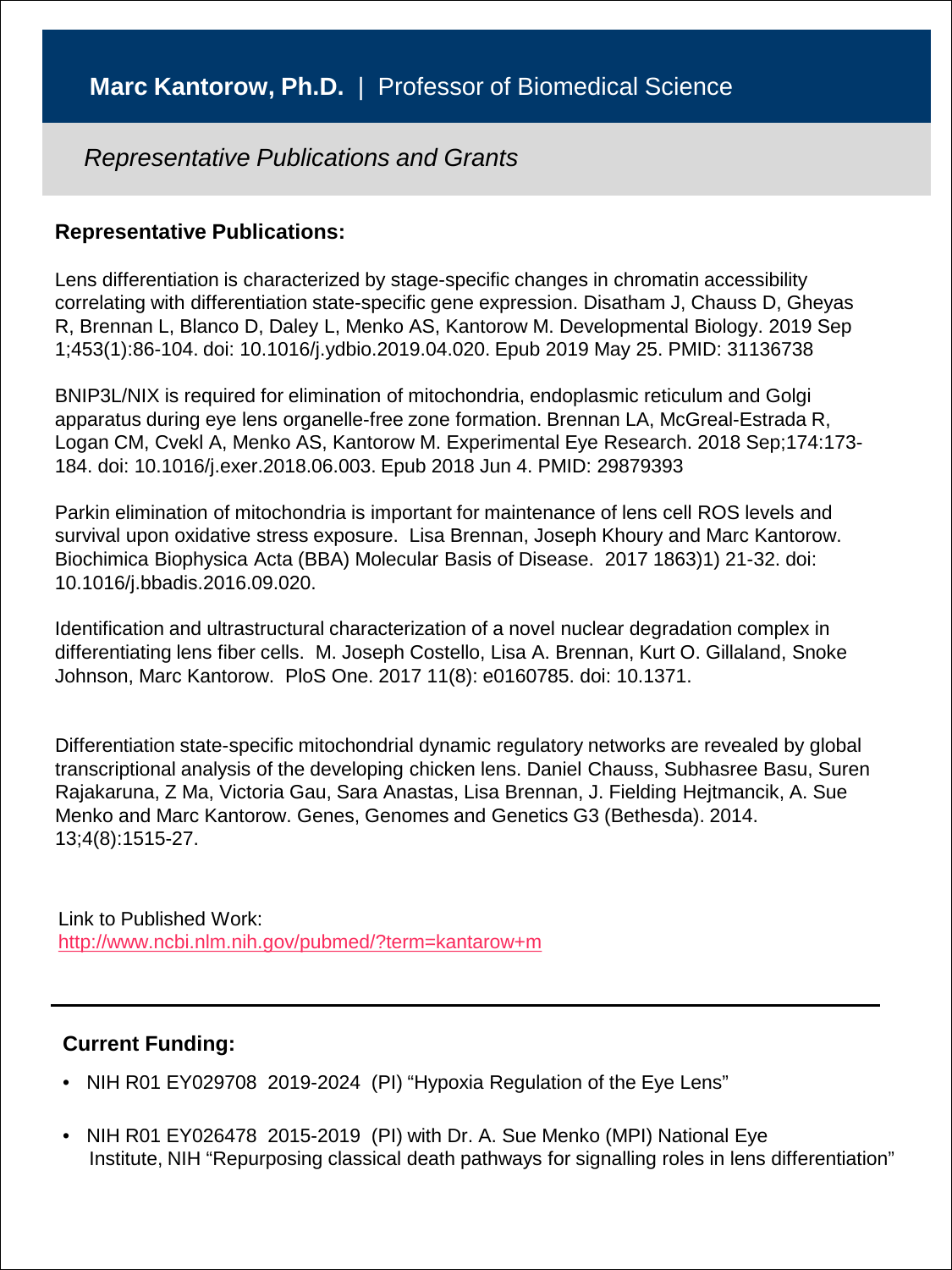

**Andrew V. Oleinikov, Ph.D.** *|* Professor of Biomedical Science *aoleinikov@health.fau.edu*

During his tenure in science, Dr. Oleinikov worked in several fields of life sciences including protein biochemistry, molecular and cell biology, autoimmunity, vaccine development, high-throughput approaches, and nanobiotechnology. This wide scientific experience helps him to shape his current research in malaria – one of the most devastating diseases on the planet. His current research interests include functions of proteins of human parasite Plasmodium falciparum that express on the surface of infected red blood cells, mechanisms of parasite-host interactions, malaria vaccine candidates, molecular mechanisms of low birth weight in placental malaria, and anti-adhesion drugs. In addition, he works on development of tools and technologies for single cell analysis, tissue-on-a-chip, and high throughput approaches, in collaboration with scientists from the College of Engineering, as well as on functional role of a giant endocytic and signaling receptor megalin in placenta.

In addition, he works on development of tools and technologies for single cell analysis, tissue-on-a-chip, and high throughput approaches, in collaboration with scientists from the College of Engineering,as well as on functional role of a giant endocytic and signaling receptor megalin in placenta. Dr. Oleinikov's research resulted in discovery of several novel host receptors and their parasitic ligands. Their interactions lead to adhesion of infected red blood cells to both vascular endothelial cells and cells of immune system – the major events that contribute to severe malaria and often lead to death. Understanding of mechanisms of these interactions and corresponding cellular response will allow for development of new drugs to treat malaria, including immunomodulatory and anti-adhesion drugs. Another aspect of his work (in collaboration with scientists at NIH and other institutions in USA, European and African countries) is host immune response to identify targets of protective immunity, which is an important step in development of vaccines, and ultra-sensitive diagnostics of malaria.

### **Background**

**M.S.** Engineering Physics/Biophysics, Magna Cum Laude from Peter the Great St. Petersburg Polytechnic University, St. Petersburg, Russia, 1983

**Ph.D.** Molecular Biology/Biochemistry, Moscow State University, Moscow, Russia, 1989 **Post-Docs**, University of California, Davis, CA, 1991-1994 and 1994-1996

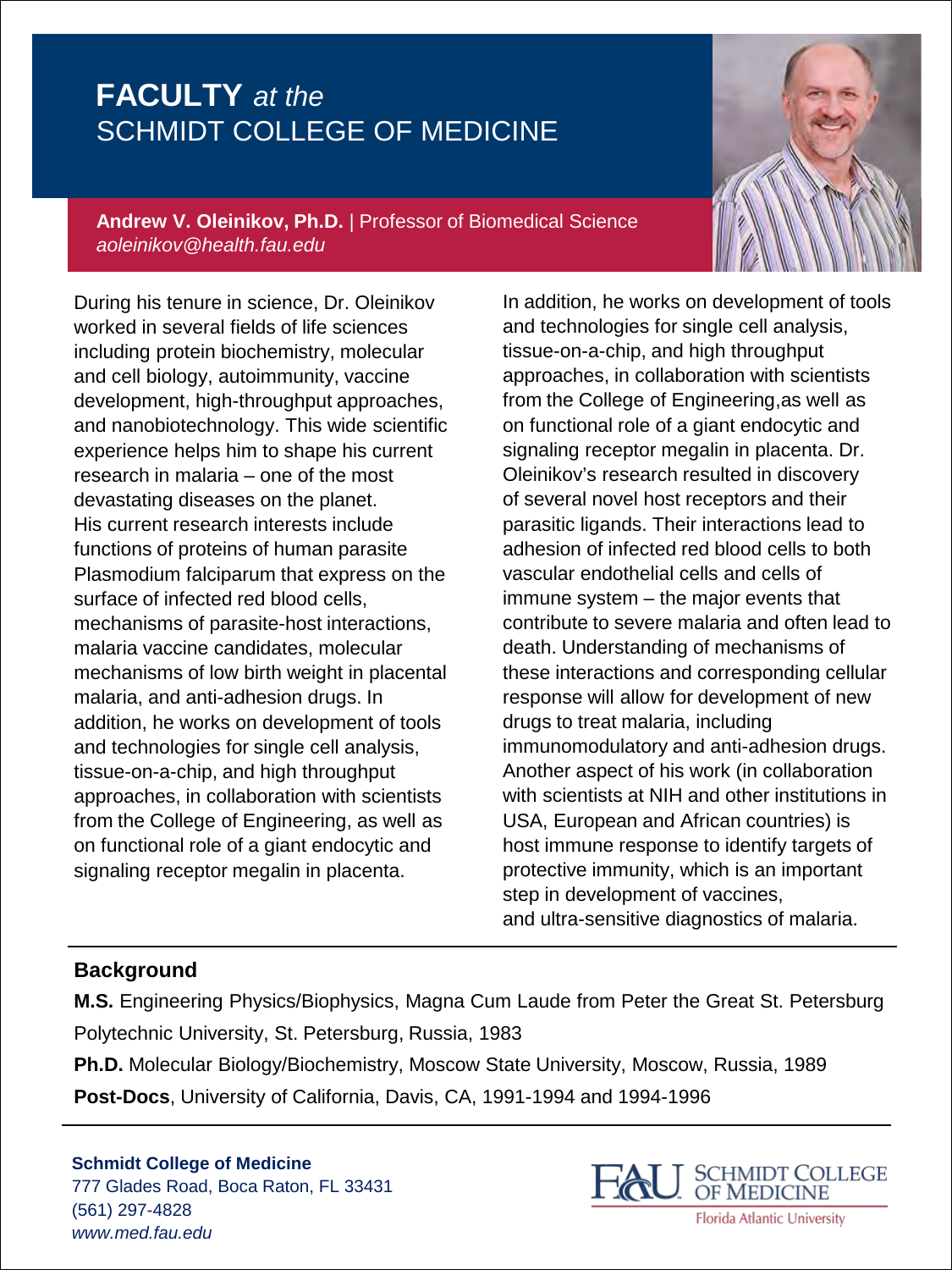#### **Representative Publications:**

Ghindilis AL, Chesnokov O, Ngasala B, Smith MW, Smith K, Mårtensson A, Oleinikov AV. Detection of sub-microscopic blood levels of Plasmodium falciparum using Tandem Oligonucleotide Repeat Cascade Amplification (TORCA) assay with an attomolar detection limit. (2019) Scientific Reports, V9: 2901.

Chesnokov O, Merritt J, Tcherniuk SO, Milman N, Oleinikov AV – Plasmodium falciparum infected erythrocytes can bind to host receptors integrins aVb3 and aVb6 through DBLd1\_D4 domain of PFL2665c PfEMP1 protein. (2018) Scientific Reports, V. 8:17871.

Lybbert, J. Gullingsrud J, Chesnokov O, Turyakira E, Dhorda M, Guerin PJ, Piola P, Muehlenbachs A, Oleinikov AV. – Abundance of megalin and Dab2 is reduced in syncytiotrophoblast during placental malaria, which may contribute to low birth weight. (2016) Scientific Reports, V. 6, 24508; doi: 10.1038/srep24508

Gullingsrud J, Milman N, Saveria T, Chesnokov O, Williamson K, Srivastava A, Gamain B, Duffy PE, Oleinikov AV – High throughput screening platform identifies small molecules that prevent sequestration of Plasmodium falciparum-infected erythrocytes. (2015) Journal of Infectious Diseases, V. 211 (7), p. 1134–43

Oleinikov AV, Amos E, Frey TI, Rossnagle E, Mutabingwa TK, Fried M, Duffy PE – High throughput functional assays of the variant antigen PfEMP1 reveal a single domain in the 3D7 P. falciparum genome that binds ICAM1 with high affinity and is targeted by naturally acquired neutralizing antibodies. (2009) PLoS Pathogens, V. 5, p. e1000386

Link to Published Work: <https://www.ncbi.nlm.nih.gov/myncbi/andrew.oleinikov.1/bibliography/public/>

- NIH 1R21HD092779 (Du and Oleinikov, MPIs), 2017 2020 "Placenta-on-a-Chip Sensing Platform to Study Placental Malaria"
- NIH R21AI137721 (Oleinikov and Nefzi, MPIs), 2018 –2020 "High throughput screening for anti-adhesion drugs against placental and cerebral malaria"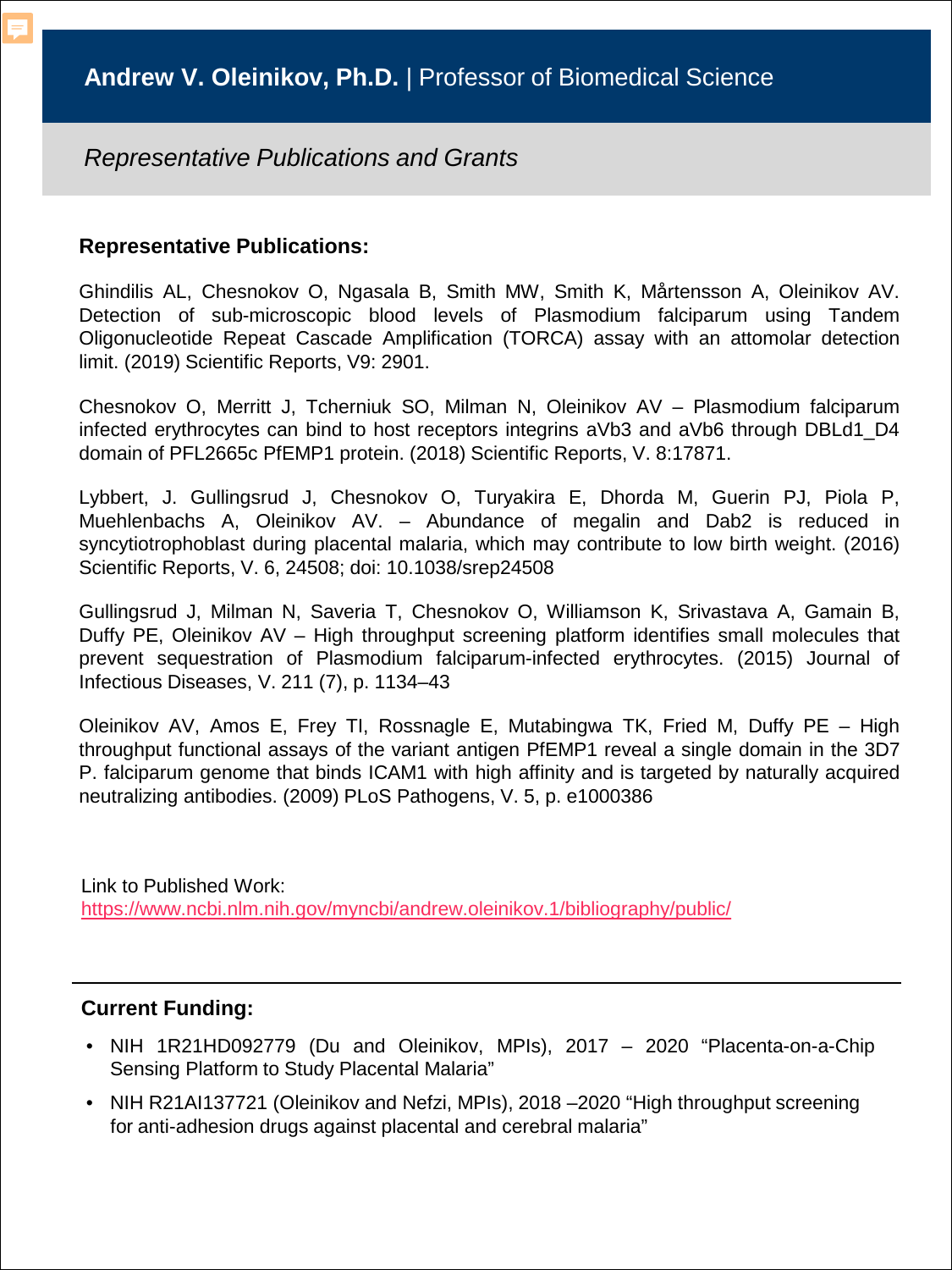

**Ning Quan, Ph.D.** | Professor of Biomedical Science *nquan@health.fau.edu*

The focus of my lab is how the nervous system and immune system form a combined neuroimmune supra-system. We are interested in understanding how these two systems communicate with each other to modulate each other's function. We use multiple techniques in molecular biology, neuroscience, and immunology to accomplish this goal. This multidisciplinary approach creates an ideal environment for training students on broad biomedical research subjects. Advanced technologies such as FACS analysis, cloning, in-cell Western, patch-clamping electrophysiology, production of transgenic mouse and targeted

transgenesis, and behavioral analysis are employed in my laboratory.

Our current research led to the discovery of the euflammatory process which can be used to design vaccine-based induction of immune responses as well as bacterial based cancer therapy. We are also conducting detailed analyses of cell-type specific actions mediated by IL-1R1 using several lines of transgenic animals that we created. This research has led to the identification of specific pathways related to the pathogenesis of various psychopathology caused by CNS inflammation.

#### **Background**

1985, BS in Biomedical engineering, Huazhong University of Science and Technology, Wuhan, China.

- 1991, Ph.D in Neurophysiology, University of Tennessee
- 1991-1995, Posdoc in Neuroscience, Duke and Emory University
- 1995-1998, Intramural fellow, National Institute of Mental Health

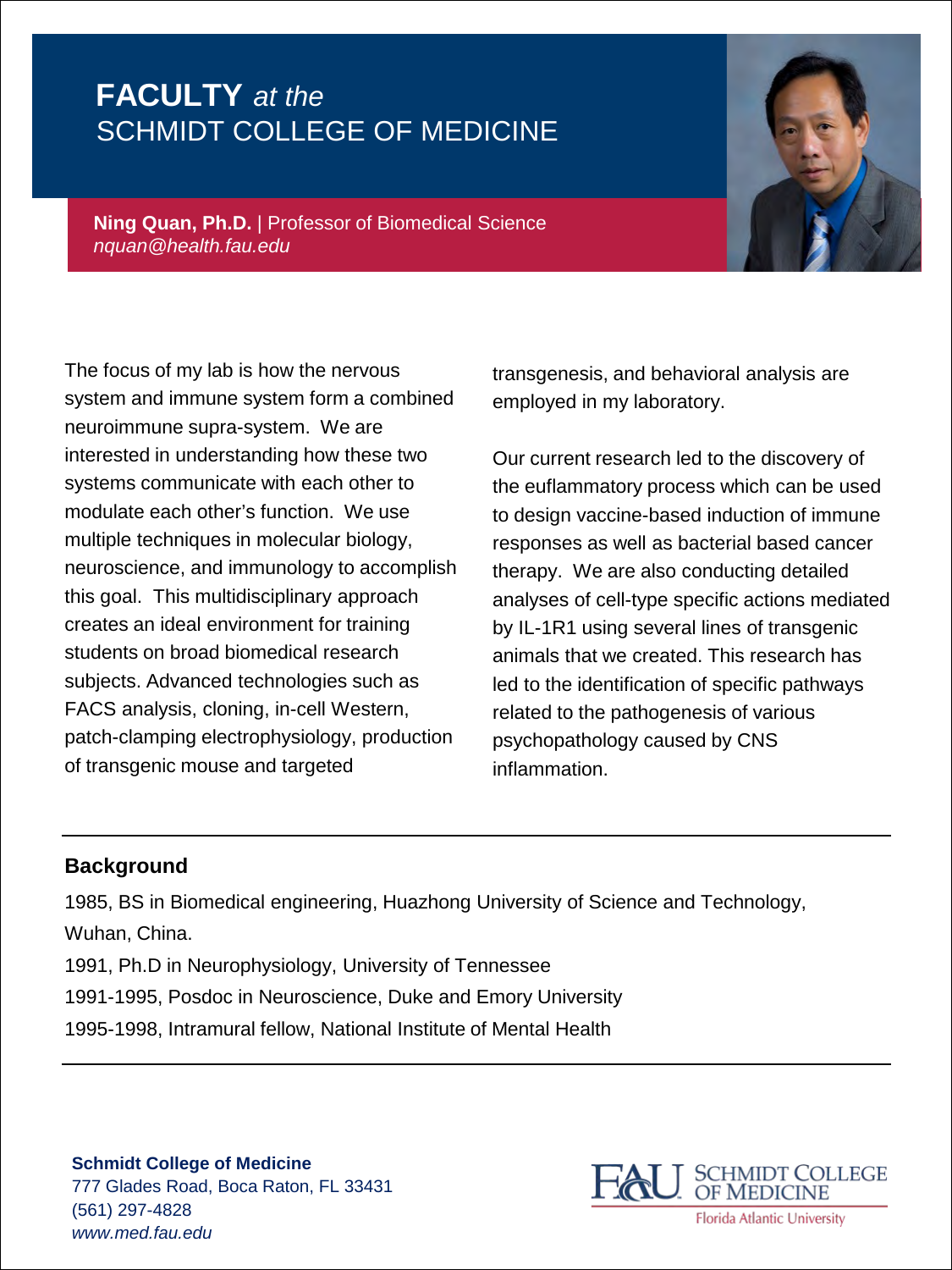#### **Representative Publications:**

Xiaoyu Liu, Daniel P. Nemeth, Daniel B. McKim, Ling Zhu, Damon J. DiSabato, Olimpia Berdysz, Gowthami Gorantla, Braedan Oliver, Kristina G. Witcher, Yufen Wang, Christina E. Negray, Rekha S. Vegesna, John F. Sheridan, Jonathan P. Godbout, Matthew J. Robson, Randy D. Blakely, Phillip G. Popovich, Staci D. Bilbo and Ning Quan. Cell-type specific interleukin 1 receptor 1 signaling in the brain regulates distinct neuroimmune activities. Immunity 2019. 50:1-17.

Ling Zhu, Xiaoyu Liu, Daniel P. Nemeth, Damon J. DiSabato, Daniel B. Mckim, Braedan Oliver, Gowthami Gorantla, Olimpia Berdysz, Jiaoni Li, Aishwarya D. Ramani, and Ning Quan. Interleukin-1 causes CNS inflammatory cytokine expression via endothelia-microglia bi-cellular signaling. Brain, Behavior, and Immunity 2019, 81:292-304.

Liu, X., Nemeth, D.P., Tarr, A.J., Belevych, N., Syed, Z.W., Wang, Y., Ismail, A.S., Reed, N.S., Sheridan, J.F., Yajnik, A.R., et al. 2016. Euflammation attenuates peripheral inflammationinduced neuroinflammation and mitigates immune-to-brain signaling. *Brain Behav Immun. 54: 140-148, DIO:* 10.1016/j.bbi.2016.01.018

Qian, J., Zhu, L., Li, Q., Belevych, N., Chen, Q., Zhao, F., Herness, S., and Quan, N. 2012. Interleukin-1R3 mediates interleukin-1-induced potassium current increase through fast activation of Akt kinase. *Proc Natl Acad Sci U S A* 109:12189-12194.

Belevych, N., Buchanan, K., Chen, Q., Bailey, M. and Quan, N. Location-specific activation of the paraventricular nucleus of the hypothalamus by localized inflammation. Brain, Behavior, and Immunity. 24 (2010) 1137–1147

Link to Published Work: <https://www.ncbi.nlm.nih.gov/pubmed/?term=Ning+Quan>

| R01 NS116914 (Quan, PI)<br>Neuroinflammation, Neuronal IL-1R1, and Behavior                                              | 4/1/2020 - 3/31/2025 |
|--------------------------------------------------------------------------------------------------------------------------|----------------------|
| R01 MH109165 (Quan, PI)<br>Anxiety, IL-1R1, and Neuroinflammation                                                        | 12/1/15 - 12/1/20    |
| R33 MH 82118515 (Quan, Co-I)<br>The Role of the Intestinal Microbiome in Anxiety<br>and Depression.                      | 8/28/18 - 8/28/20    |
| R01 NS103785 (Quan, Co-I)<br>Cell-Specific Actions of IL-1 / IL-1R1 Signaling<br><b>Following Traumatic Brain Injury</b> | 12/15/18 - 11/30/23  |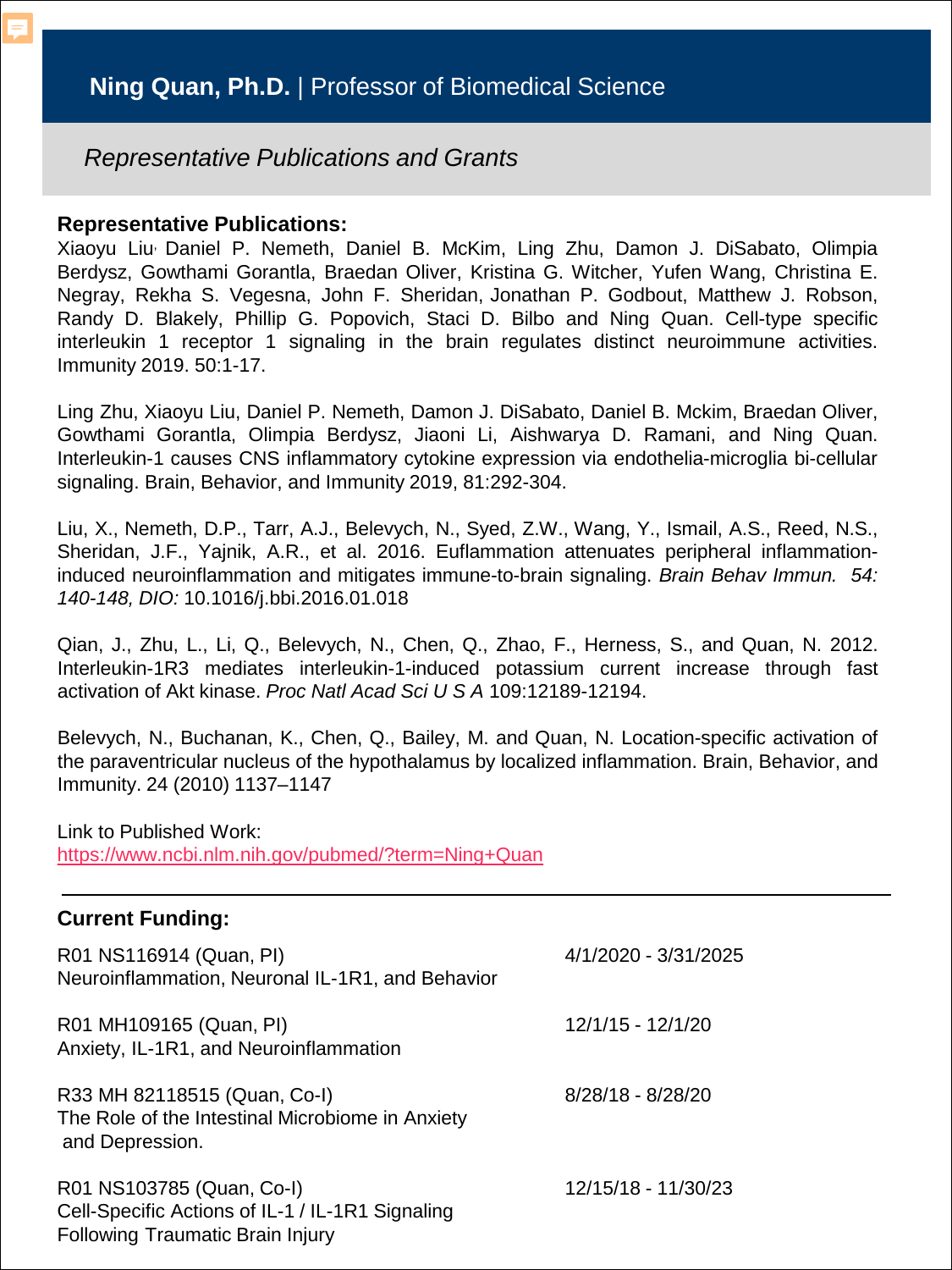**Lawrence Toll, Ph.D.** *|* Professor of Biomedical Science *ltoll@health.fau.edu*

For the past 30 years, Dr. Lawrence Toll has studied neurotransmitter receptors and neuropeptides in the brain, primarily opioid and nicotinic systems. Dr. Toll's research on opioid receptors involves collaborations with medicinal and theoretic chemists to identify properties leading to abuse liability, as well as synthesis and characterization of nonaddicting analgesics. His main interest is management of pain and drug addiction through pharmacology and new drug discovery. His basic research on opioid and NOP systems, and nicotinic acetylcholine receptors, as well as identification and characterization of endogenous neuropeptides, have opened new avenues of research and identified novel drug targets. In collaboration with medicinal chemists, Dr. Toll seeks to explore basic mechanisms and the biochemical basis of chronic pain and drug addiction, and to identify novel medications for both disorders. Dr. Toll is internationally recognized as the co-discoverer of the neuropeptide "nociceptin", the endogenous ligand for the NOP receptor,

the fourth member of the opioid receptor family. This discovery has led to studies of the NOP/nociceptin system and investigation into this system involvement in both pain and reward. Dr. Toll pioneered the idea of a NOP/mu agonist as a potential analgesic with low abuse potential. With respect to nicotinic acetylcholine receptors, Dr. Toll has developed selective ligands as potential smoking cessation medications. Dr. Toll's laboratory has employed a variety of in vitro receptor binding and functional, behavioral, molecular biological, and imaging techniques.

Dr. Toll earned his Ph.D. in Biological Chemistry from UCLA. He stayed at UCLA as a postdoctoral fellow, then accepted a second postdoctoral fellowship in Pharmacology at Johns Hopkins University in Maryland, where he worked for the renowned neuroscientist, Dr. Solomon Snyder. Dr. Toll has over 130 publications and nine patents, issued or pending. His research has been funded by the National Institutes of Health and the Department of Defense.

### **Background**

1978 Ph.D., Biological Chemistry, UCLA, Los Angeles, California 1979-81 Secondary Post-Doctoral Fellowship, Pharmacology, John Hopkins University, Baltimore, Maryland

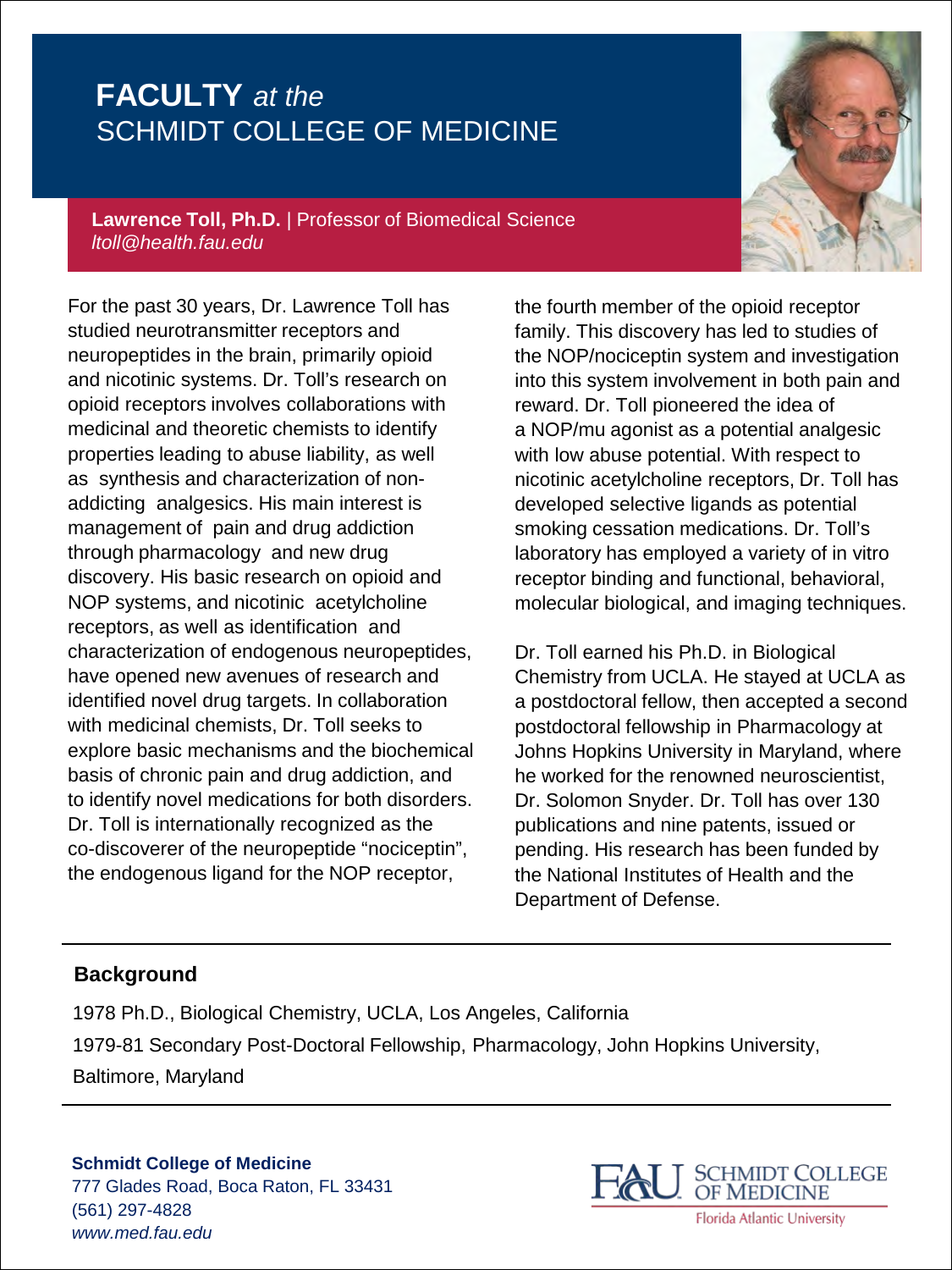#### **Representative Publications:**

Brunori G, Schoch J, Mercatelli D, Ozawa A, Toll L, Cippitelli A. The influence of neuropathic pain on nAChR plasticity and behavioral responses to nicotine in rats. Pain. 2018 Jun 21. PMID: 29939964

Ozawa A, Brunori G, Cippitelli A, Toll N, Schoch J, Kieffer BL, Toll L. Analysis of the distribution of spinal NOP receptors in a chronic pain model using NOP-eGFP knock-in mice. Br J Pharmacol. 2018 Jul;175(13):2662-2675. PMID: 29582417

Cippitelli A, Brunori G, Schoch J, Armishaw CJ, Wu J, Zaveri NT, Giulianotti MA, Welmaker GS, Toll L. Differential regulation of alcohol taking and seeking by antagonism at α4β2 and α3β4 nAChRs. Psychopharmacology (Berl). 2018 Jun;235(6):1745-1757. PMID: 29572652

Wu J, Cippitelli A, Zhang Y, Debevec G, Schoch J, Ozawa A, Yu Y, Liu H, Chen W, Houghten RA, Welmaker GS, Giulianotti MA, Toll L. Highly Selective and Potent α4β2 nAChR Antagonist Inhibits Nicotine Self-Administration and Reinstatement in Rats. J Med Chem. 2017 Dec 28;60(24):10092-10104. PMID: 29178785

Madariaga-Mazón A, Marmolejo-Valencia AF, Li Y, Toll L, Houghten RA, Martinez-Mayorga K. Mu-Opioid receptor biased ligands: A safer and painless discovery of analgesics? Drug Discov Today. 2017 Nov;22(11):1719-1729. PMID: 28743488

Link to Published Work: <https://www.ncbi.nlm.nih.gov/pubmed/?term=lawrence+toll>

- NIDA R01 2018-2020 DA040882-03 (PI) Npq/Spexin The Endogenous Ligand For The Galanin Receptor 3
- NIDA R41 2018-2022 DA044894-01A1 (PI) The Kappa Partial Agonist Ppl-103 As A Potential Cocaine Abuse Pharmacotherapy
- NIH R01 2018-2022 DA023281-11 (PI) Mixed NOP/mu Compounds and the Involvement of Their Receptors in Analgesia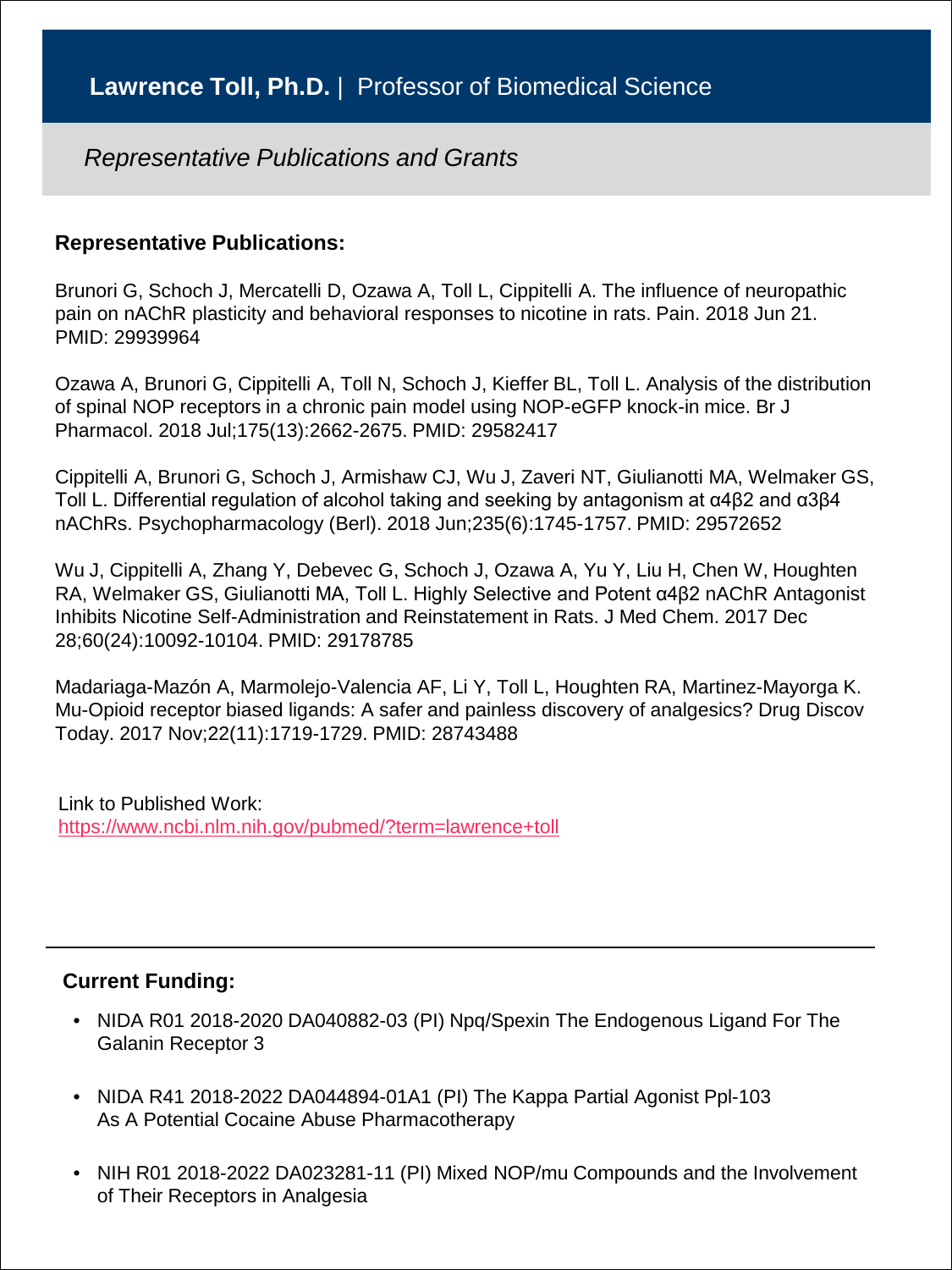**Jianning Wei, Ph.D.** | Associate Professor of Biomedical Science *jwei@health.fau.edu*

Dr. Jianning Wei's research focuses on understanding the molecular pathogenesis of neurodegenerative diseases using molecular, genetic, biochemical and imaging approaches. Her lab is particularly interested in Huntington's Disease (HD); a devastating fatal neurological disorder caused by a pathological expansion of cytosine-adenine- guanine (CAG) repeats in the huntingtin (htt) gene. HD is often onset at middle age, of which there is a rapid decline, with patients usually dying within 17 years of diagnosis. Dr. Wei is studying molecular signaling pathways affected in this disease by understanding the functions of normal and mutant huntingtin. She also integrates microfluidics into her studies. Using a microfluidic chamber device coupled with electric stimulation, she is able to study activitydependent axonal transport and molecular changes in primary neurons affected by HD and Alzheimer's disease. Since these diseases have no treatment or cure, it is important that researchers like Dr. Wei continue trying to find therapeutic targets for those suffering.

Dr. Wei is also part of a multi-diciplinary team investigating neuroregeneration utilizing biomedical, mechanical engineering and neurobehavioral expertise to optimize peripheral neuron regeneration in response to different electrical signals. The team is working on a study that explores how feedback loops contribute to the neural regeneration of neural pathways. The goal is to improve the tactile function of amputees fitted with neuroprosthetic limbs, ultimately improving the quality of life of these individuals. Dr. Wei's role is to prepare the peripheral neurons in the microfluidic chamber device and investigate their regeneration properties under different stimulation protocols adapted from amputees.

Dr. Wei's work has been funded by the National Institute of Neurological Disorders and Stroke, National Institute of Biomedical Imaging and Bioengineering and the Florida Department of Health.

#### **Background**

B.S., Organic Chemistry, University of Science and Technology of China, Hefei Anhui, P.R.China 1999

Ph.D., Biochemistry, University of Kansas, Lawrence, KS, USA 2003

Fellow, Florida Atlantic University, Boca Raton, FL, USA 2003-2005

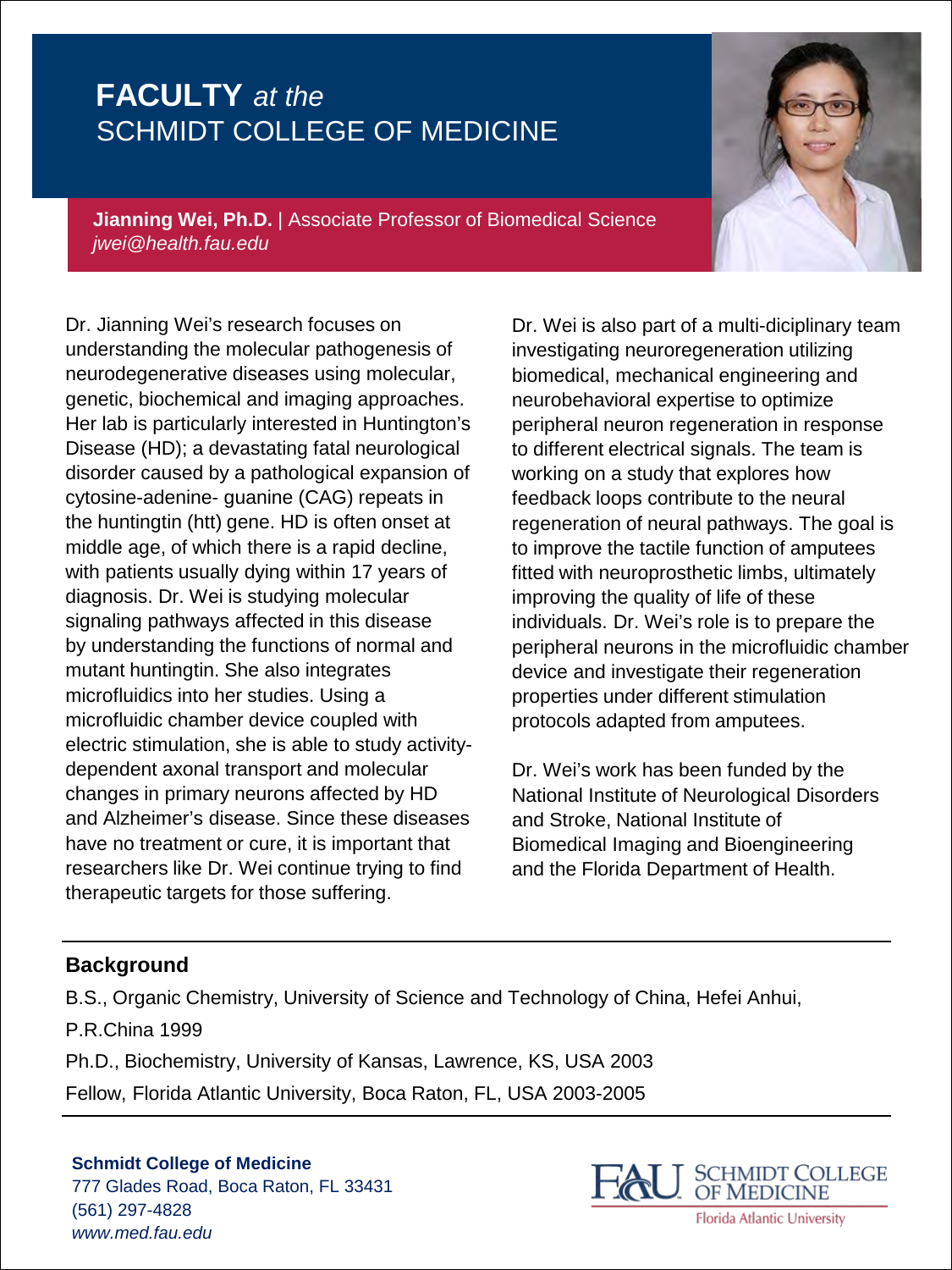#### **Representative Publications:**

Huang, N., Erie, C., Lu, M., Wei, J. (2017) Aberrant subcellular localization of SQSTM1/p62 contributes to increased vulnerability to proteotoxic stress recovery in Huntington's disease. Mol. Cell. Neurosci. 88: 43-52. PMCID: PMC5893379

Erie, C., Sacino, M., Houle, L., Lu, M., Wei, J. (2015). Altered lysosomal positioning affects lysosomal functions in a cellular model of Huntington's disease. Eur J Neurosci. doi: 10.1111/ejn.12957. [Epub ahead of print] PMID: 25997742

McCollum, M., Leon, R., Rush, D., Guthrie, K., Wei, J. (2013) Striatal oligodendrogliogenesis and neuroblast recruitment is increased in the R6/2 mouse model of Huntington's disease. Brain Res. pii: S0006-8993(13)00572-6. doi: 10.1016/j.brainres.2013.04.030. [Epub ahead of print]

Rush, D., Leon, R., McCollum, M., Treu, R., Wei, J. (2012) Palmitoylation and trafficking of GAD65 is impaired in a cellular model of Huntington disease. Biochem J. 442(1) 39-48.

McGreal, R.S., Kantorow, W.L., Chauss, D.C., Wei, J., Brennan, L.A., Kantorow, M. (2012) αBcrystallin/sHSP protects cytochrome c and mitochondrial function against oxidative stress in lens and retinal cells. Biochim Biophys Acta. 820(7), 921-30.

#### Link to Published Work: <https://www.ncbi.nlm.nih.gov/pubmed/?term=Wei%2C+Jianning%5BAuthor+-+Full%5D>

- NIBIB 5R01EB025819-03 2017-2021 SCH: INT: Virtual Neuroprosthesis: Restoring Autonomy To People Suffering From Neurotrauma
- NINDS 1R21NS111202-01 2019-2021 Dynamic Network Analysis Of Huntingtin Interactome In Response To Cellular Stresses
- 9AZ06 (Florida Department of Health) 2019-2021 Effect of neuronal activity on synaptopathy in Alzheimer's disease using a novel multi-electrode microfluidic platform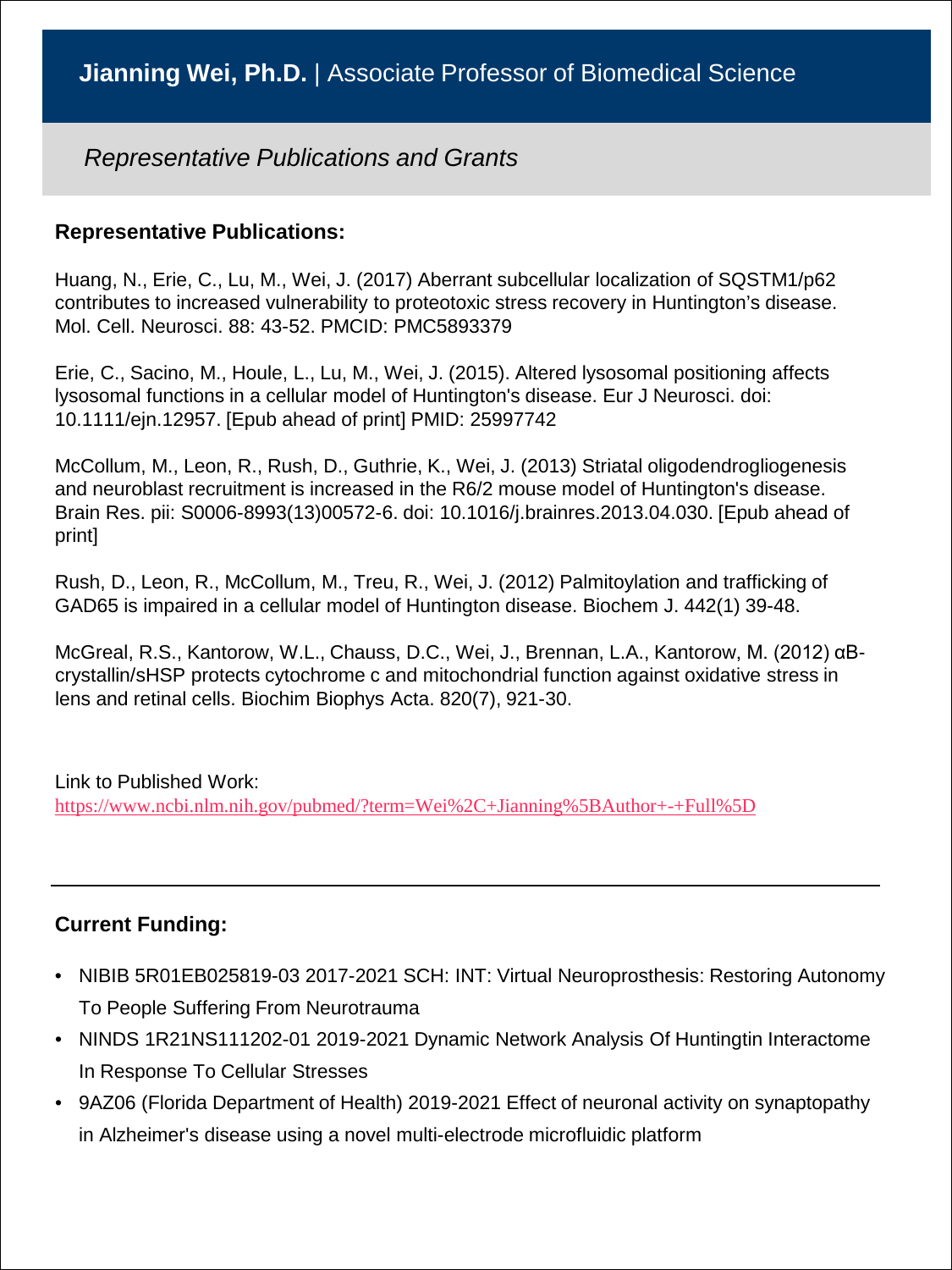**Jang-Yen Wu, Ph.D.** | Professor of Biomedical Science *jwu@health.fau.edu*

Dr. Wu's research focuses on the fundamental principle underlying normal brain function, as well as brain diseases. Dr. Wu's group focuses on two of the most abundant neurotransmitters in the human brain, namely glutamate and gamma-aminobutyric acid (GABA). In fact, Dr. Wu's group was the first to isolate, purify and characterize the GABA synthesizing enzyme, which laid the foundation for subsequent elucidation of neuronal circuitry using GABA as a neurotransmitter. Because of his groundbreaking work, Dr. Wu was credited as one of the most cited scientists according to the Institute of Scientific Information in 2002.

In addition to basic research, Dr. Wu has also been very active in translational research. Specifically, Dr. Wu used a mechanism-based approach in order to develop therapeutic interventions for various brain diseases including stroke and Parkinson disease. Some of Dr. Wu's discoveries have earned patents by the U.S. Patent Office for the treatment of Parkinson's disease and stroke.

Dr. Wu received his Ph.D. from the University of California Medical School in San Francisco and was later trained under Nobel Laureate, Dr. Paul Boyer, at UCLA. Dr. Wu has served as a faculty member at the City of Hope National Medical Center, Baylor College of Medicine, Pennsylvania State University, Milton Hershey College of Medicine, and at the University of Kansas where he also served as Chairman for the Department of Physiology and Cell Biology before joining FAU as the Senior Schmidt Fellow and Professor in 2002. His research has been supported by a combination of national, state and private funding agencies including the National Institutes of Health, National Science Foundation, Office of Naval Research, State of Florida, American Heart Association, Huntington's Chorea Foundation, the National Multiple Sclerosis Society, and the Marion Merrell Dow Foundation.

### **Background**

B.S., Chemistry, National Taiwan University 1963 Ph.D., Biochemistry, University of California, San Francisco Medical Center 1968 Post-doctoral training, Biochemistry, University of California, Los Angeles 1968-1970